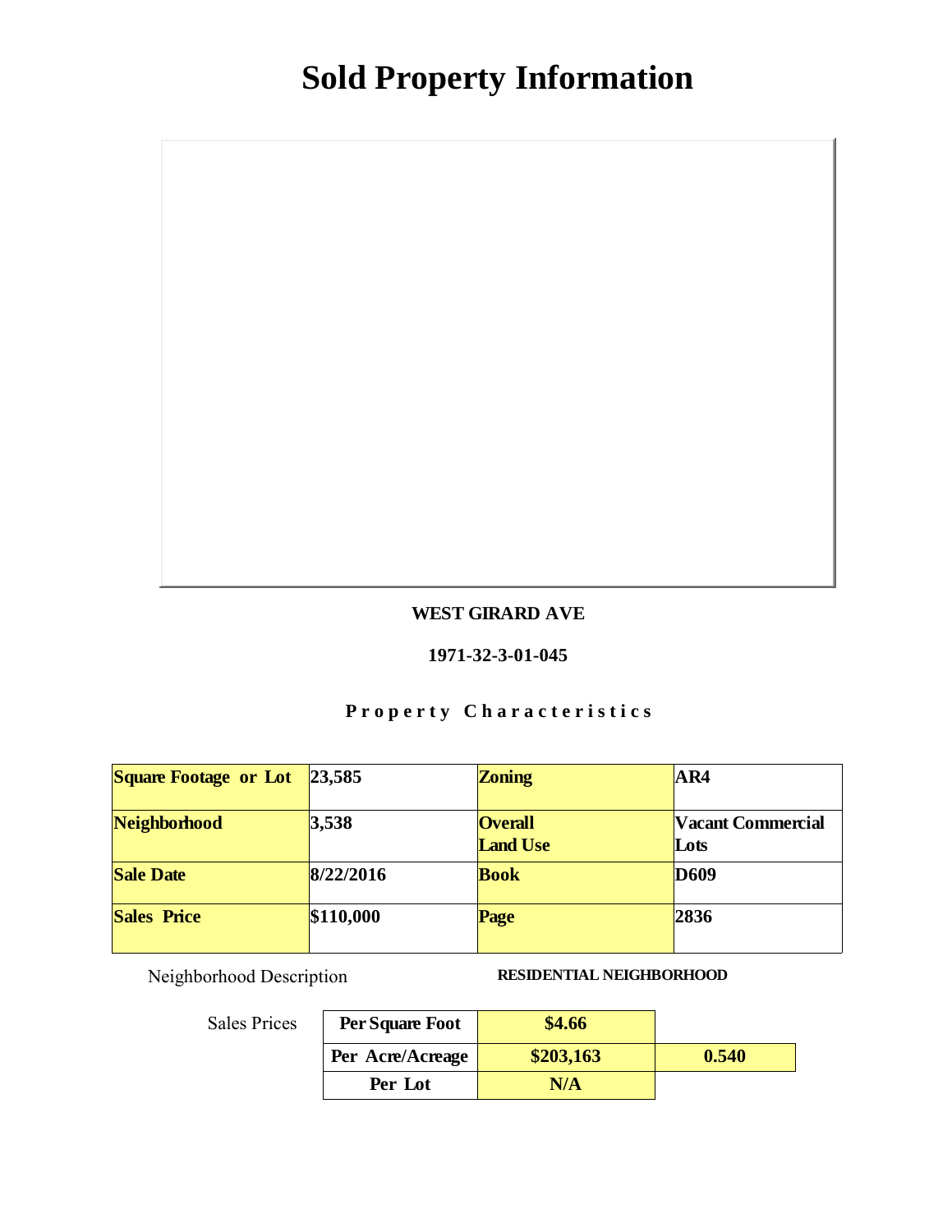

# Property Characteristics

| Square Footage or Lot | 238,099   | Zoning                            | AB4                       |
|-----------------------|-----------|-----------------------------------|---------------------------|
| Neighborhood          | 2,634     | <b>Overall</b><br><b>Land Use</b> | Vacant Commercial<br>Lots |
| <b>Sale Date</b>      | 5/12/2017 | <b>Book</b>                       | D705                      |
| Sales Price           | \$65,000  | Page                              | 4212                      |

Neighborhood Description RESIDENTIAL NEIGHBORHOOD

| Per Square Foot  |          |       |
|------------------|----------|-------|
| Per Acre/Acreage | \$11,892 | 5.466 |
| Per Lot          | N/A      |       |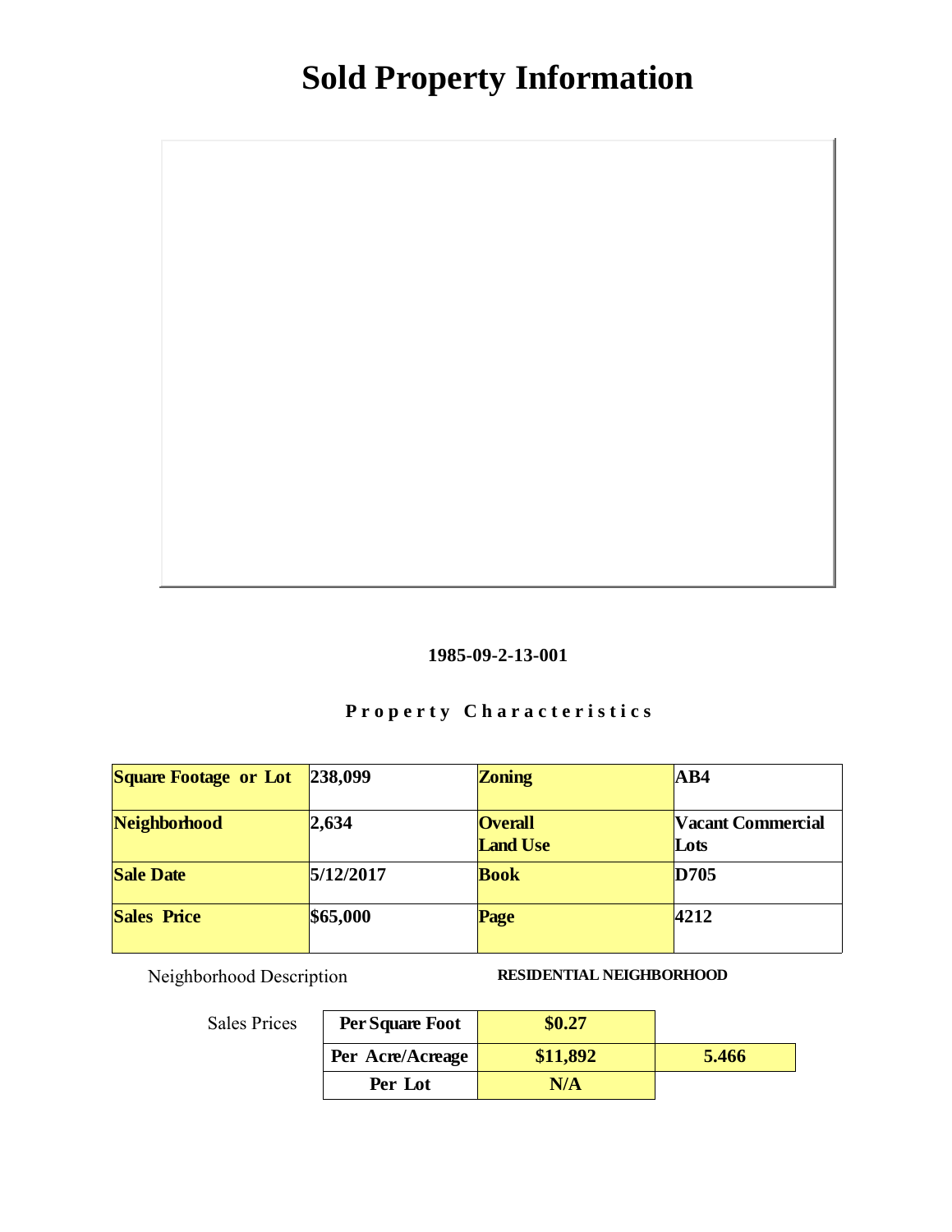

### 80655 EAST COUNTY ROAD 38

#### 2061-13-4-24-001

# Property Characteristics

| Square Footage or Lot | 217,800    | Zoning                            | <b>AAE</b>                |
|-----------------------|------------|-----------------------------------|---------------------------|
| Neighborhood          | 3,679      | <b>Overall</b><br><b>Land Use</b> | Vacant Commercial<br>Lots |
| <b>Sale Date</b>      | 10/27/2016 | <b>Book</b>                       | D612                      |
| <b>Sales Price</b>    | \$195,000  | Page                              | 4339                      |

Neighborhood Description RESIDENTIAL NEIGHBORHOOD

| Per Square Foot  | \$0.90   |       |
|------------------|----------|-------|
| Per Acre/Acreage | \$39,000 | 5.000 |
| Per Lot          | N/A      |       |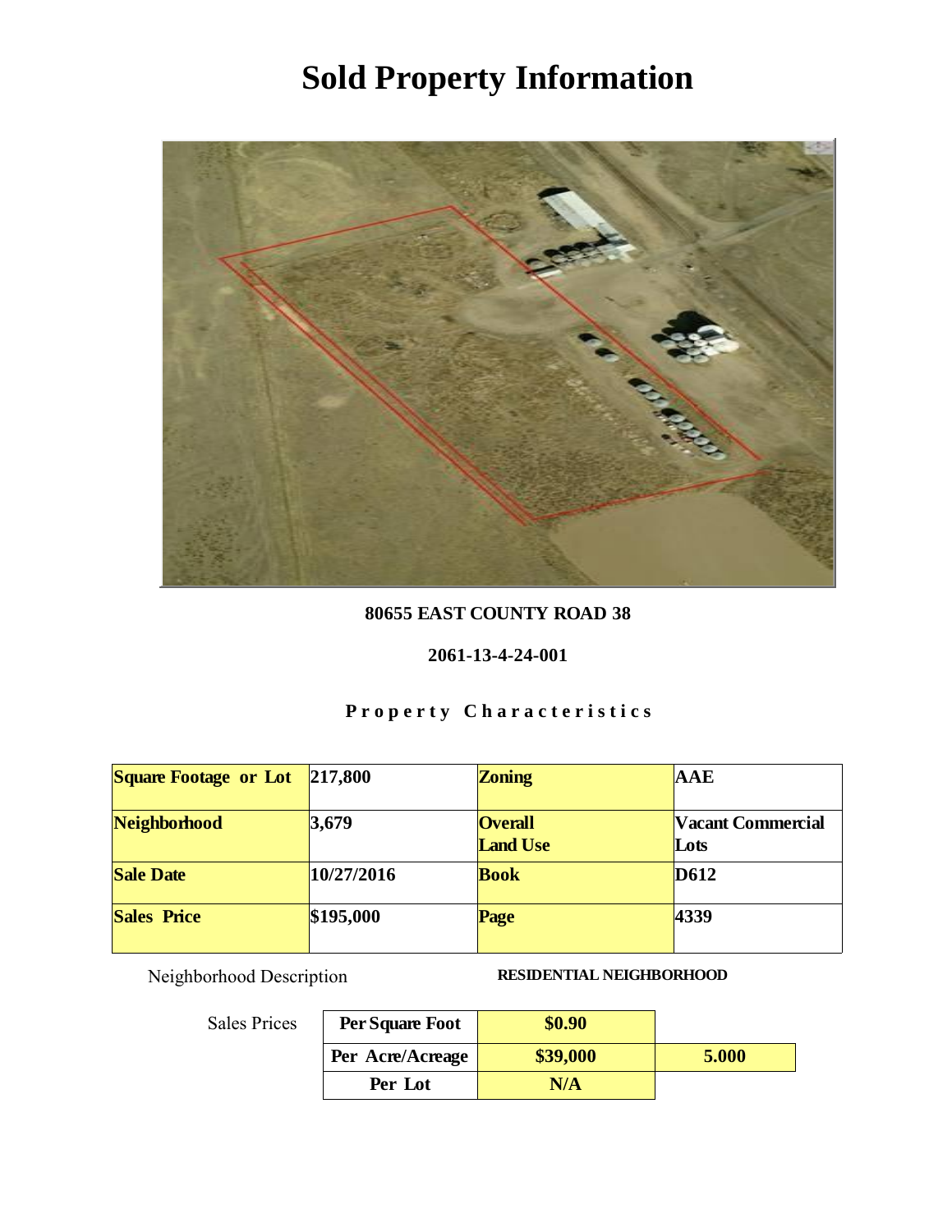### 220 EAST FREMONT PL

#### 2077-27-4-15-001

# Property Characteristics

| Square Footage or Lot | 133,381     | Zoning                            | LPD-C                                |
|-----------------------|-------------|-----------------------------------|--------------------------------------|
| Neighborhood          | 3,543       | <b>Overall</b><br><b>Land Use</b> | Vacant Commercial<br><b>PUD</b> Lots |
| Sale Date             | 2/12/2018   | <b>Book</b>                       | D801                                 |
| Sales Price           | \$2,445,000 | Page                              | 5604                                 |

Neighborhood Description RESIDENTIAL NEIGHBORHOOD

| Per Square Foot  | \$18.33   |       |
|------------------|-----------|-------|
| Per Acre/Acreage | \$798,496 | 3.062 |
| Per Lot          | N/A       |       |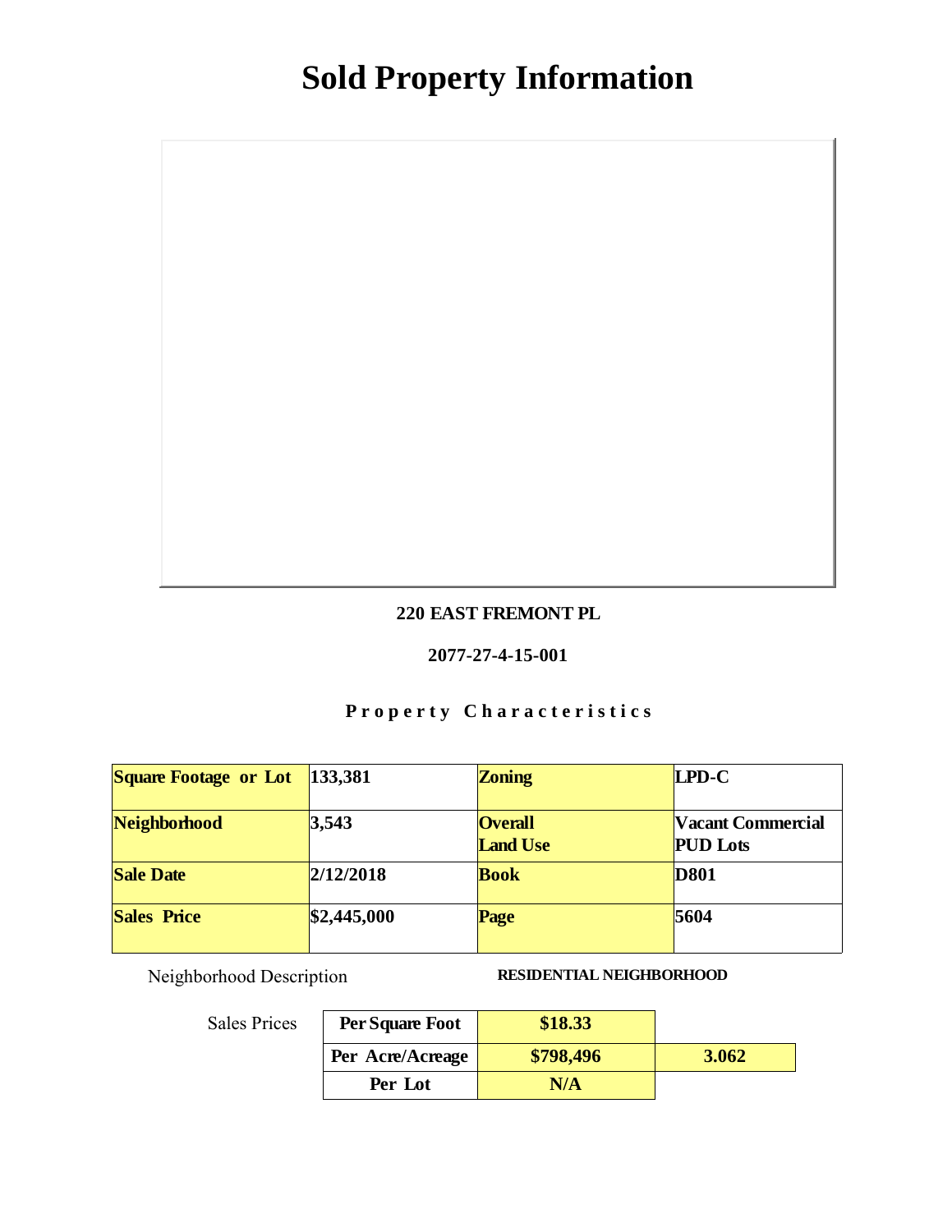

7440 SOUTH BROADWAY

#### 2077-27-4-50-001

# Property Characteristics

| <b>Square Footage or Lot</b> | 35,305      | Zoning                            | LPD-C                                |
|------------------------------|-------------|-----------------------------------|--------------------------------------|
| Neighborhood                 | 3,543       | <b>Overall</b><br><b>Land Use</b> | Vacant Commercial<br><b>PUD</b> Lots |
| <b>Sale Date</b>             | 5/9/2018    | <b>Book</b>                       | D804                                 |
| <b>Sales Price</b>           | \$1,175,000 | Page                              | 6269                                 |

Neighborhood Description RESIDENTIAL NEIGHBORHOOD

| Per Square Foot  | \$33.28     |       |
|------------------|-------------|-------|
| Per Acre/Acreage | \$1,449,738 | 0.810 |
| Per Lot          | N/A         |       |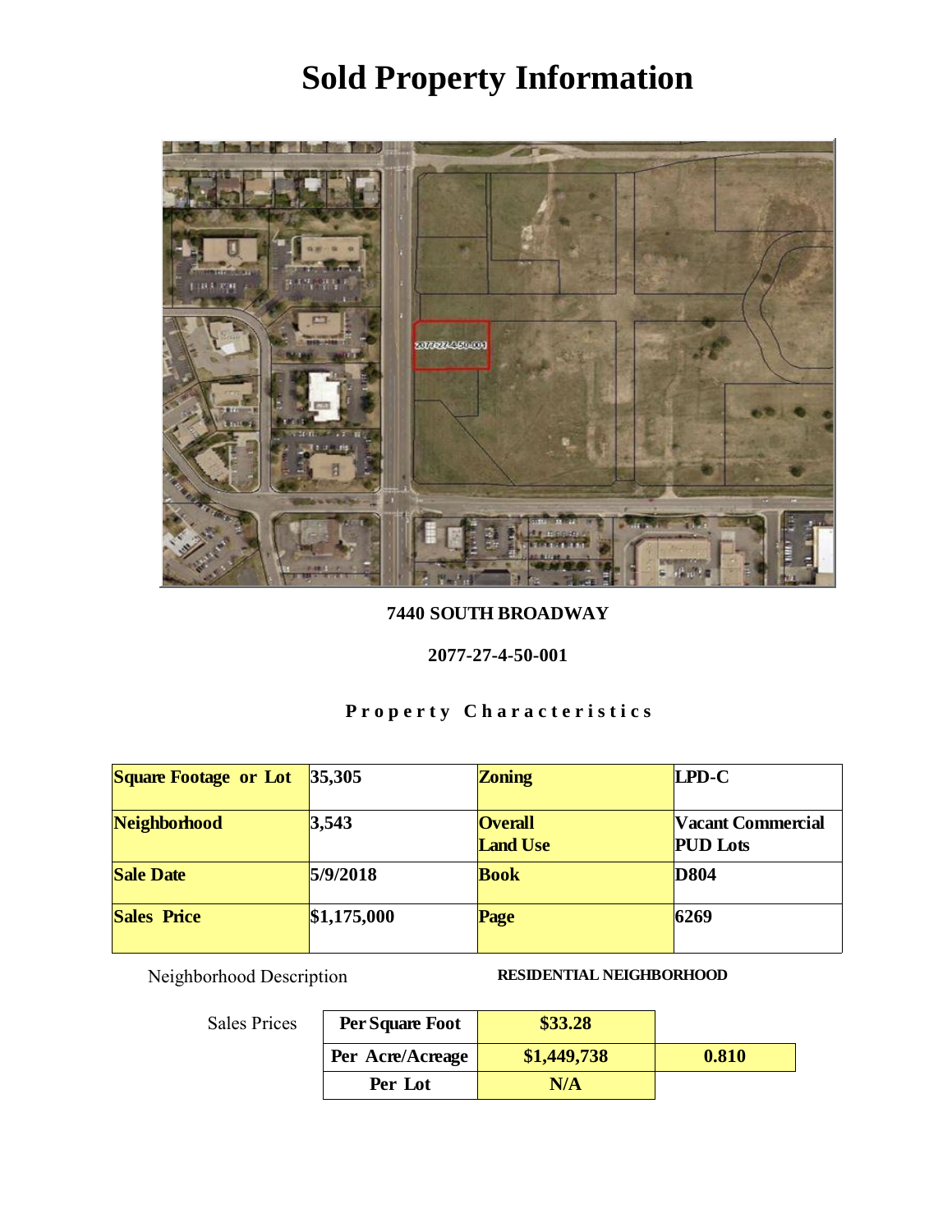#### 1971-32-3-03-015

# Property Characteristics

| <b>Square Footage or Lot</b> | 29,475    | Zoning                            | AB <sub>2</sub>           |
|------------------------------|-----------|-----------------------------------|---------------------------|
| Neighborhood                 | 3,538     | <b>Overall</b><br><b>Land Use</b> | Vacant Commercial<br>Land |
| <b>Sale Date</b>             | 4/19/2017 | <b>Book</b>                       | D704                      |
| Sales Price                  | \$149,000 | Page                              | 6509                      |

Neighborhood Description ENGLEWOOD/SHERIDAN INDUSTRIAL N. OF HAMPDEN

| Per Square Foot  | \$5.06    |       |
|------------------|-----------|-------|
| Per Acre/Acreage | \$220,202 | 0.677 |
| Per Lot          | N/A       |       |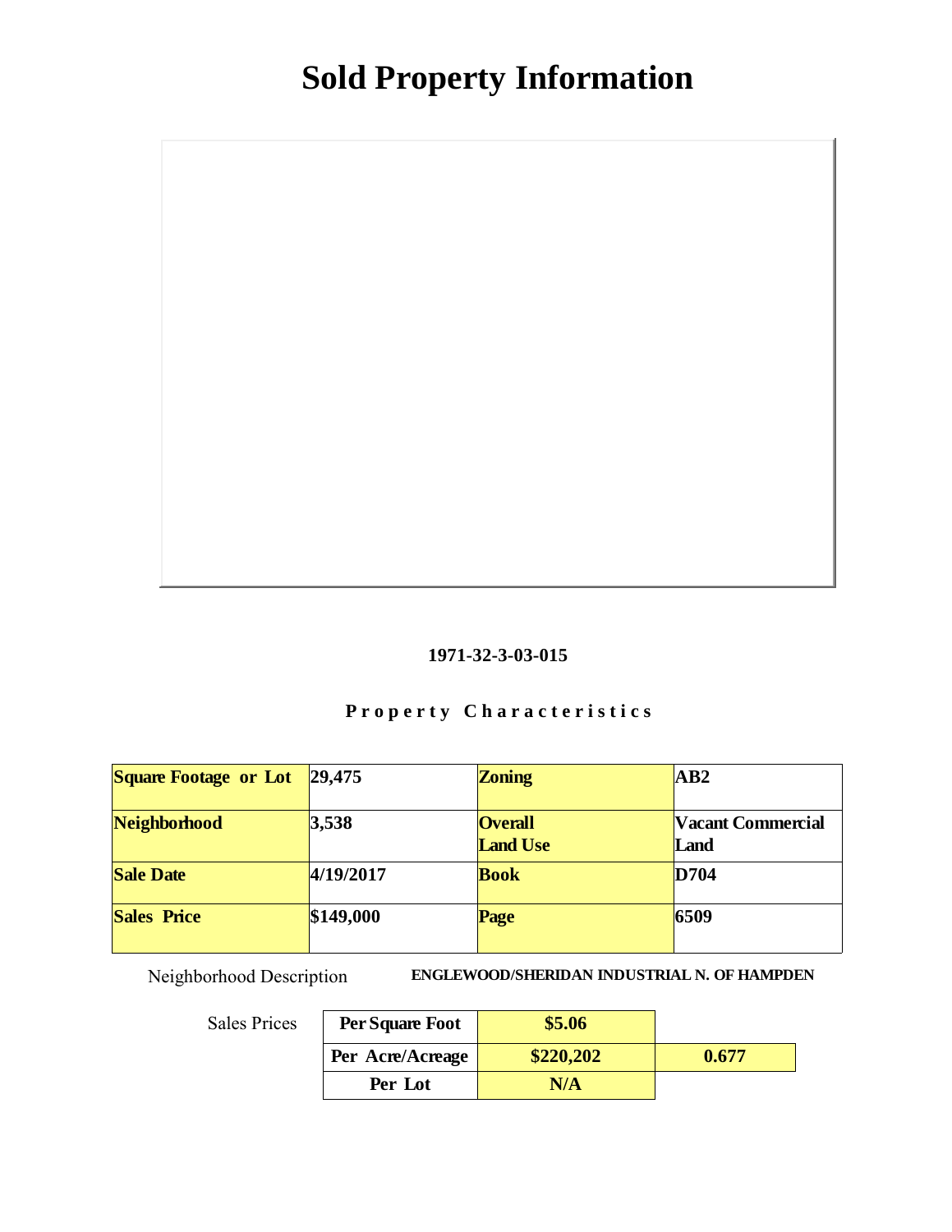

# Property Characteristics

| Square Footage or Lot | 23,087     | Zoning                            | R <sub>B</sub> 3          |
|-----------------------|------------|-----------------------------------|---------------------------|
| Neighborhood          | 3,427      | <b>Overall</b><br><b>Land Use</b> | Vacant Commercial<br>Land |
| <b>Sale Date</b>      | 12/22/2016 | <b>Book</b>                       | D707                      |
| Sales Price           | \$300,000  | Page                              | 3333                      |

Neighborhood Description COLFAX AVENUE, W. OF POTOMAC

| Per Square Foot  | \$12.99   |       |
|------------------|-----------|-------|
| Per Acre/Acreage | \$566,033 | 0.530 |
| Per Lot          | N/A       |       |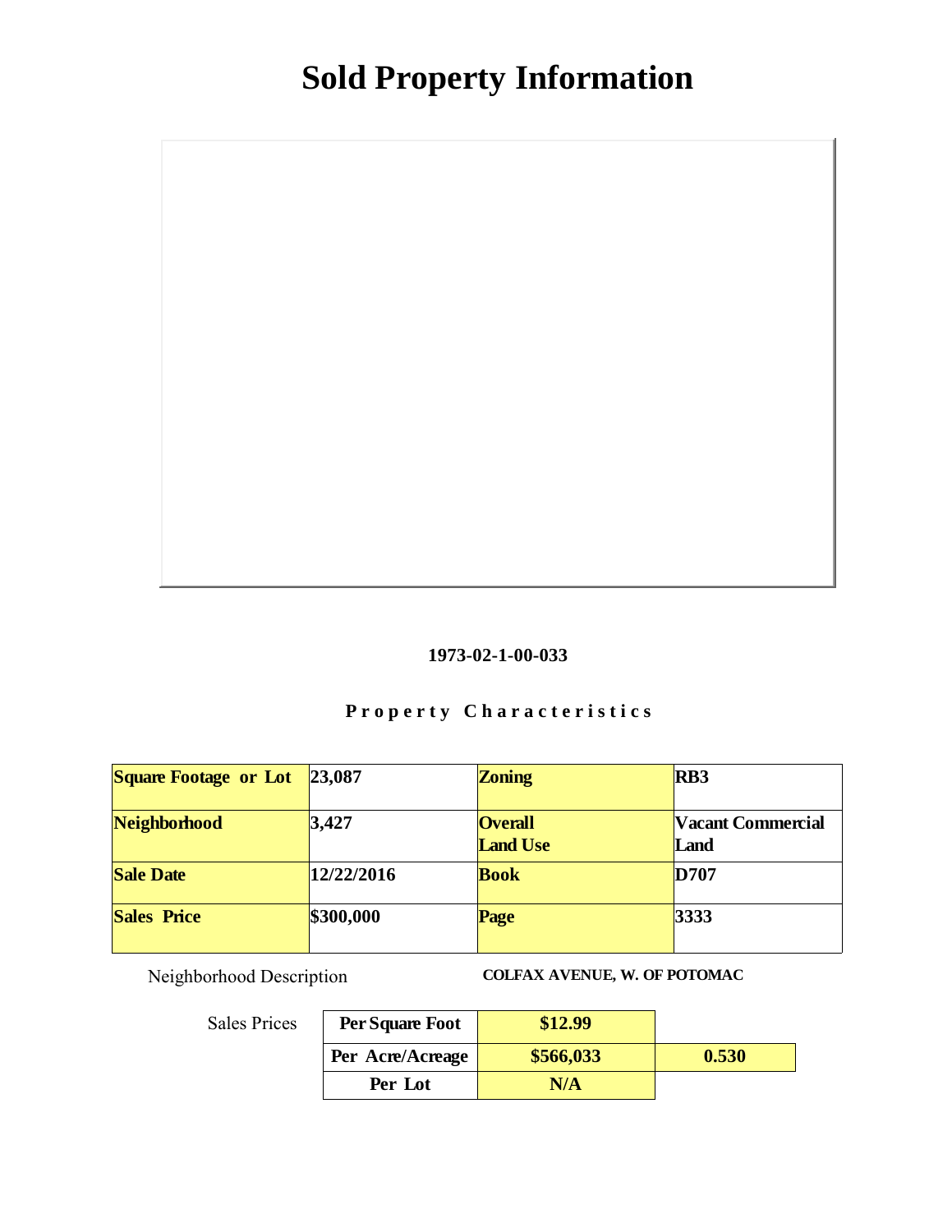

1392 AKRON ST

1973-03-2-09-010

# Property Characteristics

| Square Footage or Lot | 6,100     | Zoning                            | RB4                       |
|-----------------------|-----------|-----------------------------------|---------------------------|
| Neighborhood          | 3,427     | <b>Overall</b><br><b>Land Use</b> | Vacant Commercial<br>Land |
| <b>Sale Date</b>      | 5/24/2017 | <b>Book</b>                       | D705                      |
| Sales Price           | \$70,000  | Page                              | 8526                      |

Neighborhood Description COLFAX AVENUE, W. OF POTOMAC

| Per Square Foot  | \$11.48   |       |
|------------------|-----------|-------|
| Per Acre/Acreage | \$499,869 | 0.140 |
| Per Lot          | N/A       |       |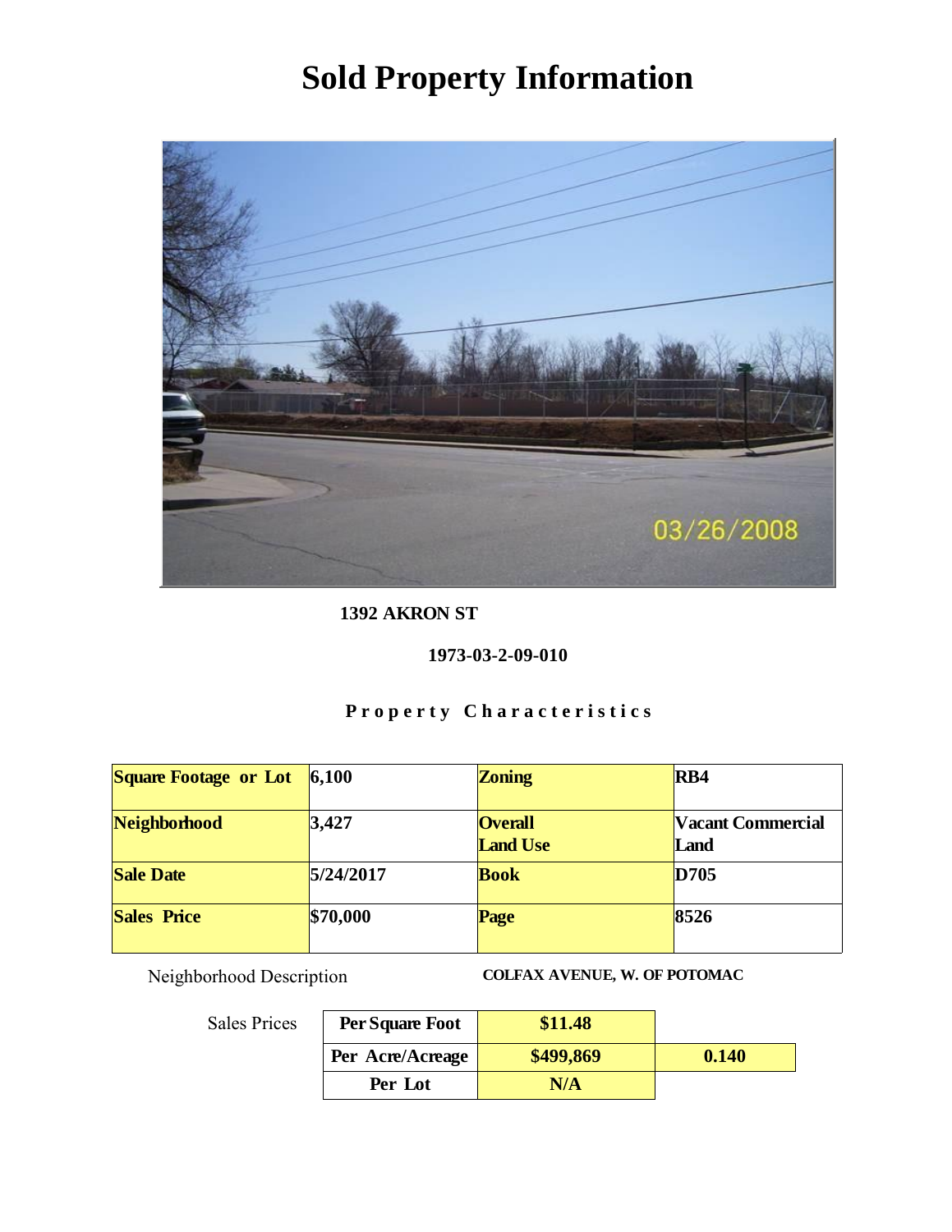

301 HAVANA ST

### 1973-10-1-01-026

# Property Characteristics

| <b>Square Footage or Lot</b> | 16,250    | Zoning                            |                           |
|------------------------------|-----------|-----------------------------------|---------------------------|
| Neighborhood                 | 3,097     | <b>Overall</b><br><b>Land Use</b> | Vacant Commercial<br>Land |
| <b>Sale Date</b>             | 2/28/2017 | <b>Book</b>                       | D702                      |
| <b>Sales Price</b>           | \$175,000 | Page                              | 4127                      |

Neighborhood Description HAVANA FRONTAGE, N. OF PARKER RD.

| :S | Per Square Foot  | \$10.77   |       |
|----|------------------|-----------|-------|
|    | Per Acre/Acreage | \$469,108 | 0.373 |
|    | Per Lot          | N/A       |       |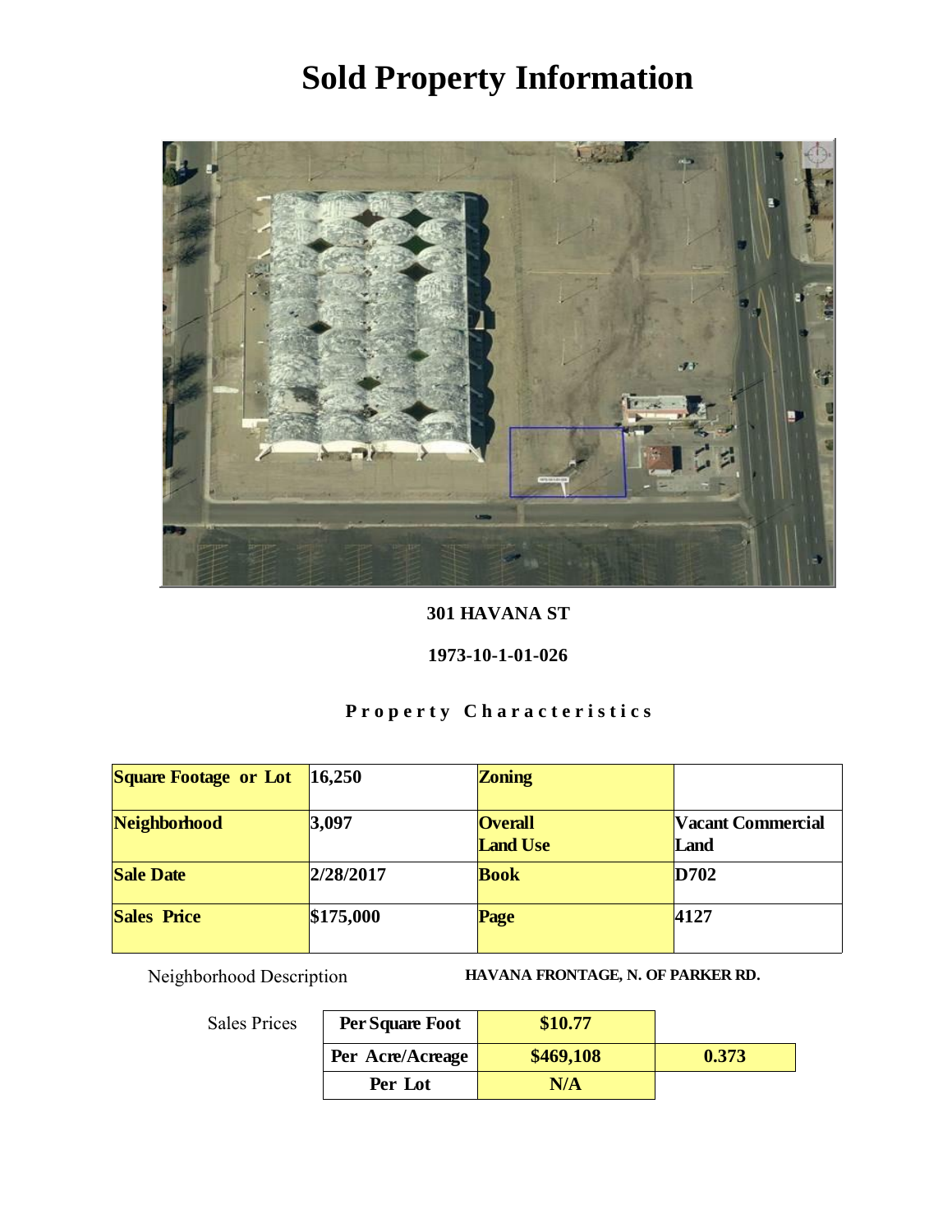

# Property Characteristics

| Square Footage or Lot | 47,742    | Zoning                            | <b>AMU</b>                |
|-----------------------|-----------|-----------------------------------|---------------------------|
| Neighborhood          | 3,002     | <b>Overall</b><br><b>Land Use</b> | Vacant Commercial<br>Land |
| Sale Date             | 5/11/2018 | <b>Book</b>                       | D804                      |
| <b>Sales Price</b>    | \$475,000 | Page                              | 8323                      |

Neighborhood Description

| Per Square Foot  | \$9.95    |       |
|------------------|-----------|-------|
| Per Acre/Acreage | \$433,392 | 1.096 |
| Per Lot          | N/A       |       |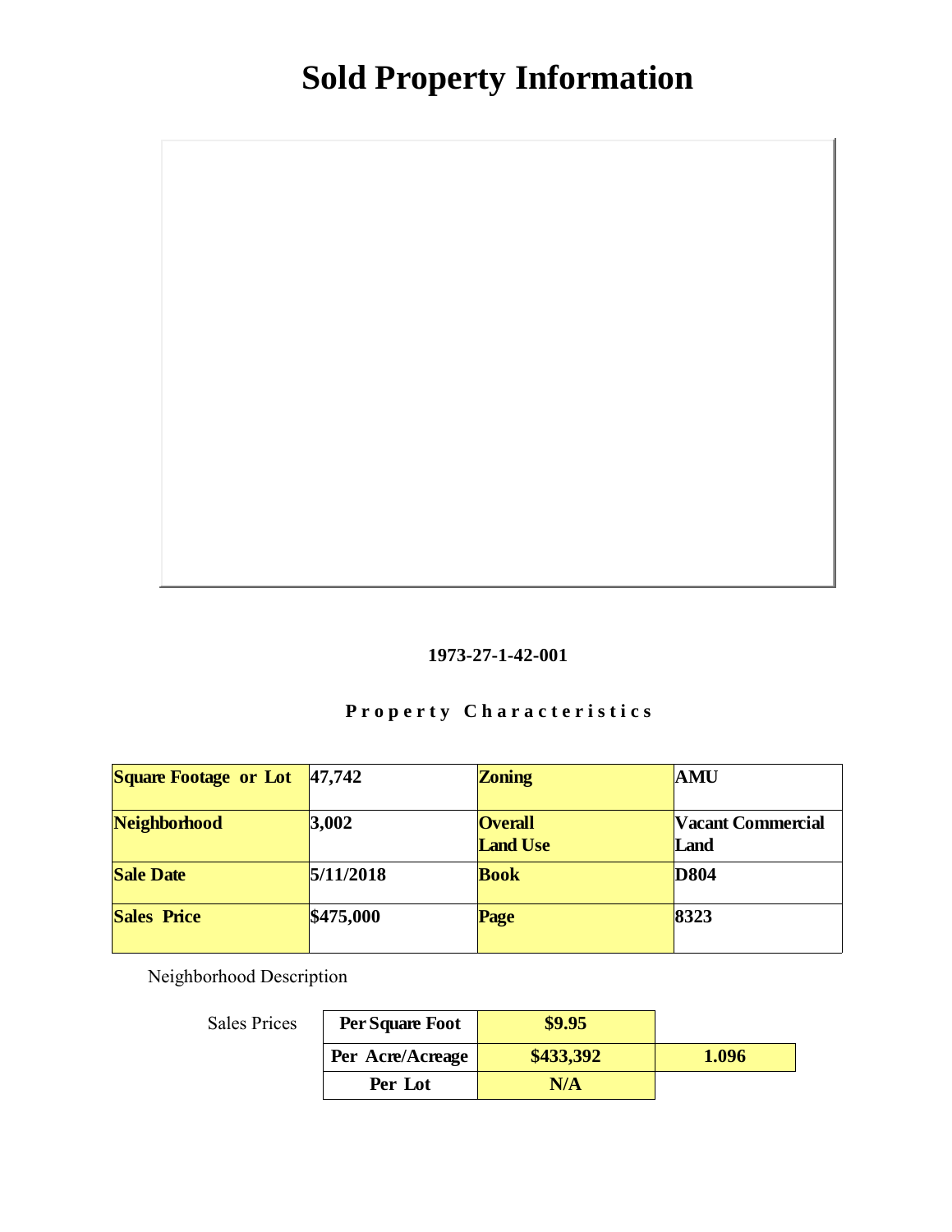### 2453 SOUTH WABASH ST

#### 1973-28-4-34-001

# Property Characteristics

| Square Footage or Lot | 100,362   | Zoning                            |                           |
|-----------------------|-----------|-----------------------------------|---------------------------|
| Neighborhood          | 3,435     | <b>Overall</b><br><b>Land Use</b> | Vacant Commercial<br>Land |
| <b>Sale Date</b>      | 10/3/2017 | <b>Book</b>                       | D711                      |
| Sales Price           | \$903,258 | Page                              | 2551                      |

Neighborhood Description CENTRAL ILIFF INDUSTRIAL

| Per Square Foot  | \$9.00    |       |
|------------------|-----------|-------|
| Per Acre/Acreage | \$392,040 | 2.304 |
| Per Lot          | N/A       |       |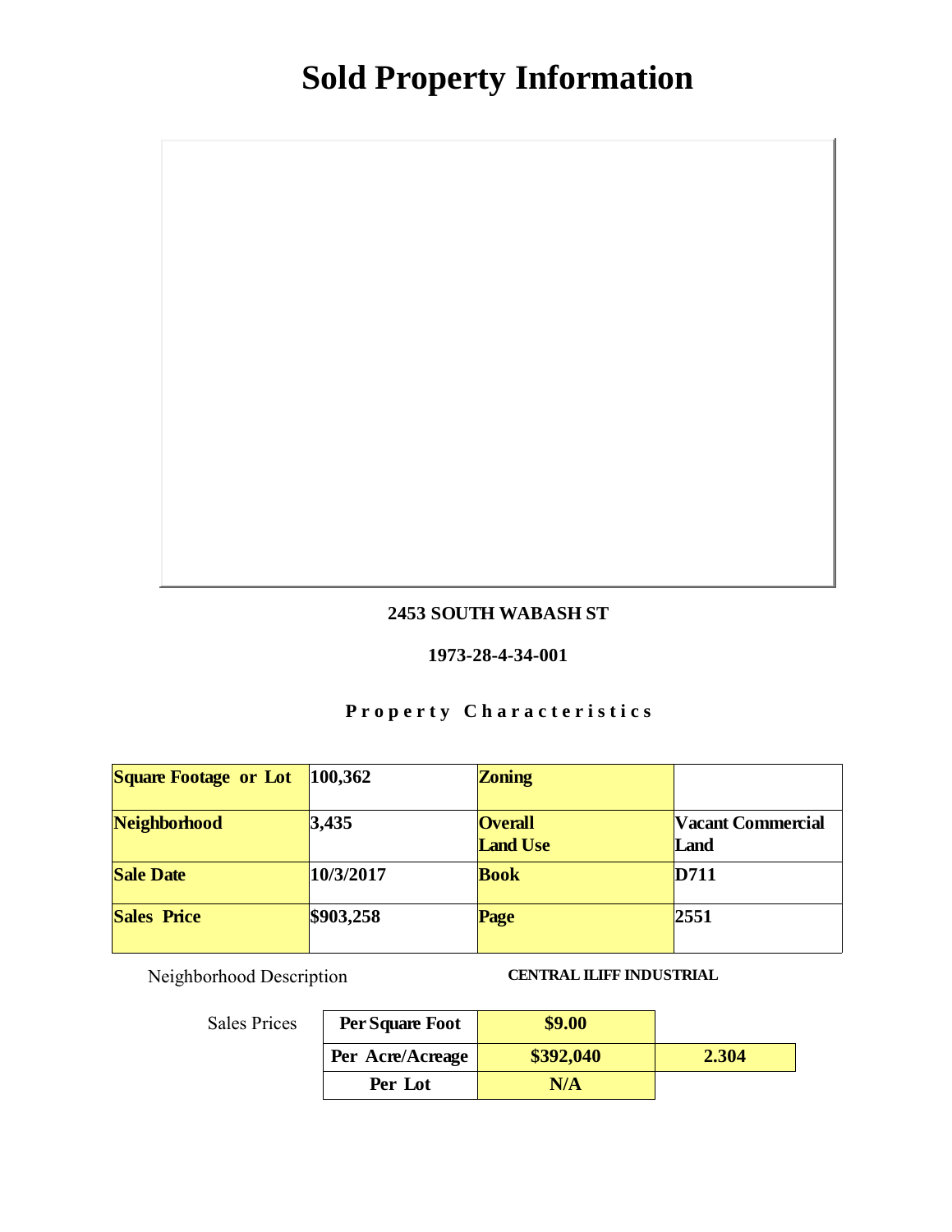

### 680 BILLINGS ST

### 1975-06-3-11-001

# Property Characteristics

| Square Footage or Lot | 18,047   | Zoning                            | RB1                       |
|-----------------------|----------|-----------------------------------|---------------------------|
| Neighborhood          | 3,086    | <b>Overall</b><br><b>Land Use</b> | Vacant Commercial<br>Land |
| <b>Sale Date</b>      | 7/7/2017 | <b>Book</b>                       | D707                      |
| Sales Price           | \$75,000 | Page                              | 6377                      |

Neighborhood Description 6TH AVENUE, E. OF I-225

| Per Square Foot  | \$4.16    |       |
|------------------|-----------|-------|
| Per Acre/Acreage | \$181,027 | 0.414 |
| Per Lot          | N/A       |       |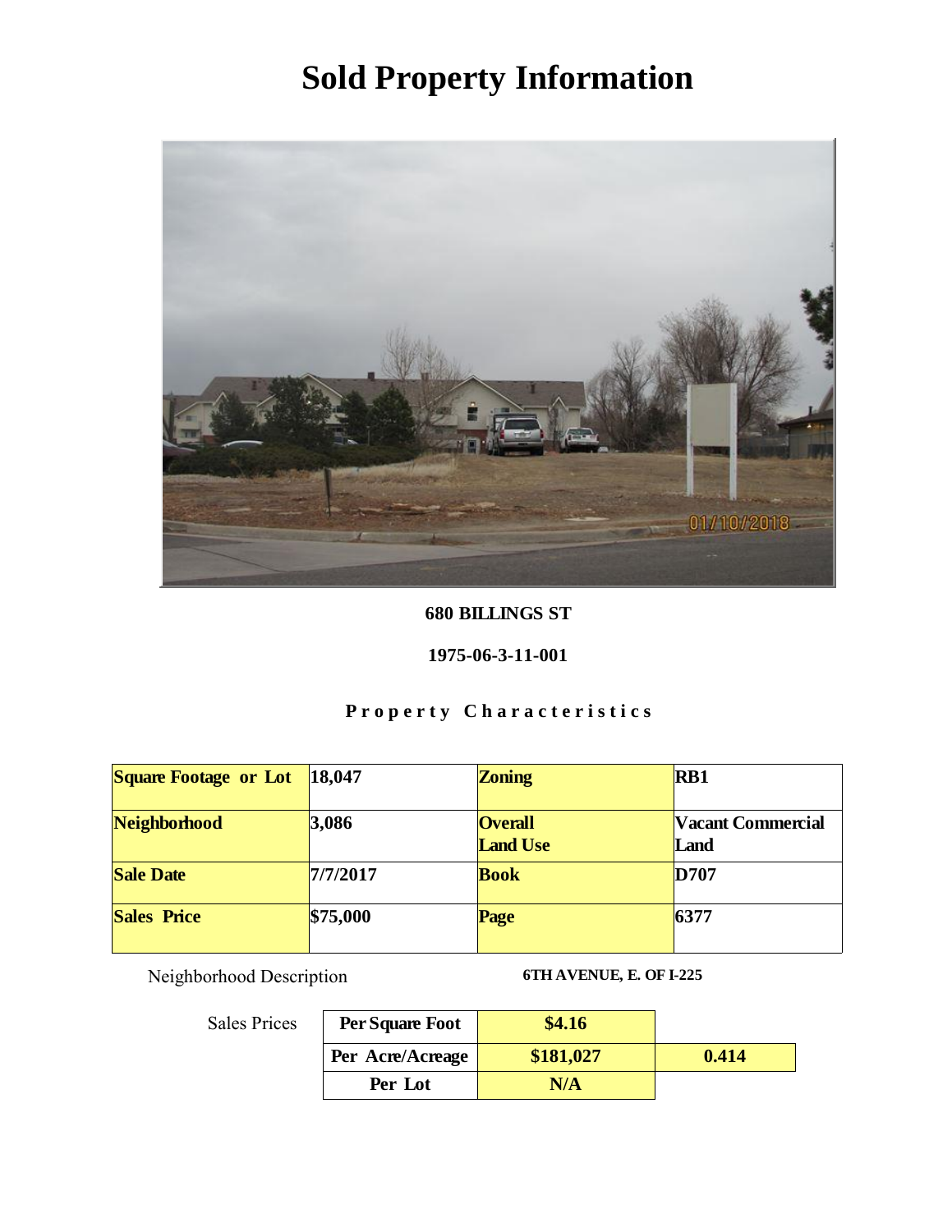

1975-20-2-48-001

# Property Characteristics

| Square Footage or Lot | 195,149     | Zoning                            | RB1                       |
|-----------------------|-------------|-----------------------------------|---------------------------|
| Neighborhood          | 3,074       | <b>Overall</b><br><b>Land Use</b> | Vacant Commercial<br>Land |
| <b>Sale Date</b>      | 5/30/2017   | <b>Book</b>                       | D706                      |
| <b>Sales Price</b>    | \$1,000,000 | Page                              | 2392                      |

Neighborhood Description CHAMBERS/MISSISSIPPI RETAIL

| Per Square Foot  | \$5.12    |       |
|------------------|-----------|-------|
| Per Acre/Acreage | \$223,214 | 4.480 |
| Per Lot          | N/A       |       |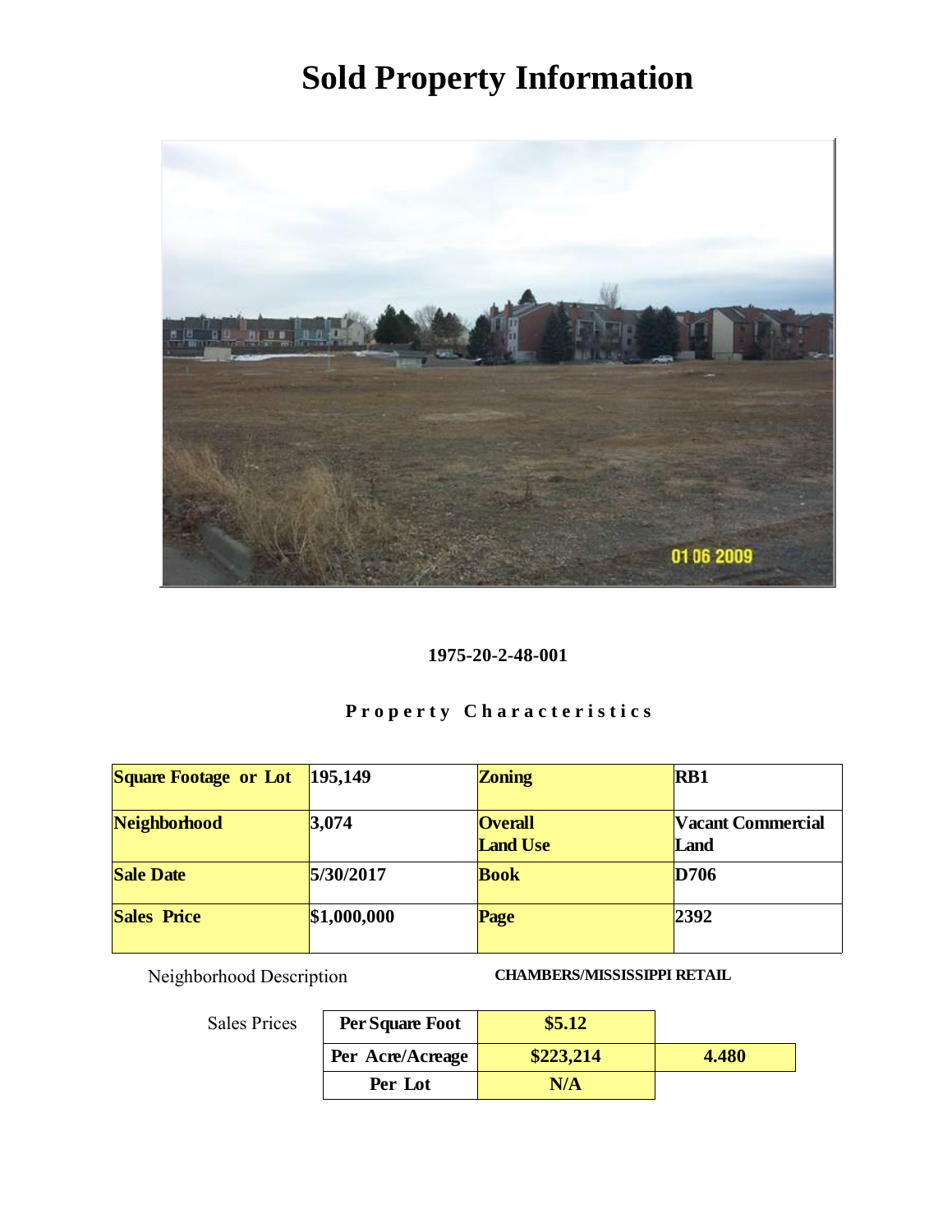

14041 E ILIFF AVE

1975-30-2-43-001

# Property Characteristics

| Square Footage or Lot | 45,867     | Zoning                            | RB <sub>3</sub>           |
|-----------------------|------------|-----------------------------------|---------------------------|
| Neighborhood          | 3,092      | <b>Overall</b><br><b>Land Use</b> | Vacant Commercial<br>Land |
| <b>Sale Date</b>      | 12/18/2017 | <b>Book</b>                       | D714                      |
| <b>Sales Price</b>    | \$415,000  | Page                              | 2302                      |

Neighborhood Description I-225 CORRIDOR EAST, S. OF MISSISSIPPI

| .s | Per Square Foot  | \$9.05    |       |
|----|------------------|-----------|-------|
|    | Per Acre/Acreage | \$394,126 | 1.053 |
|    | Per Lot          | N/A       |       |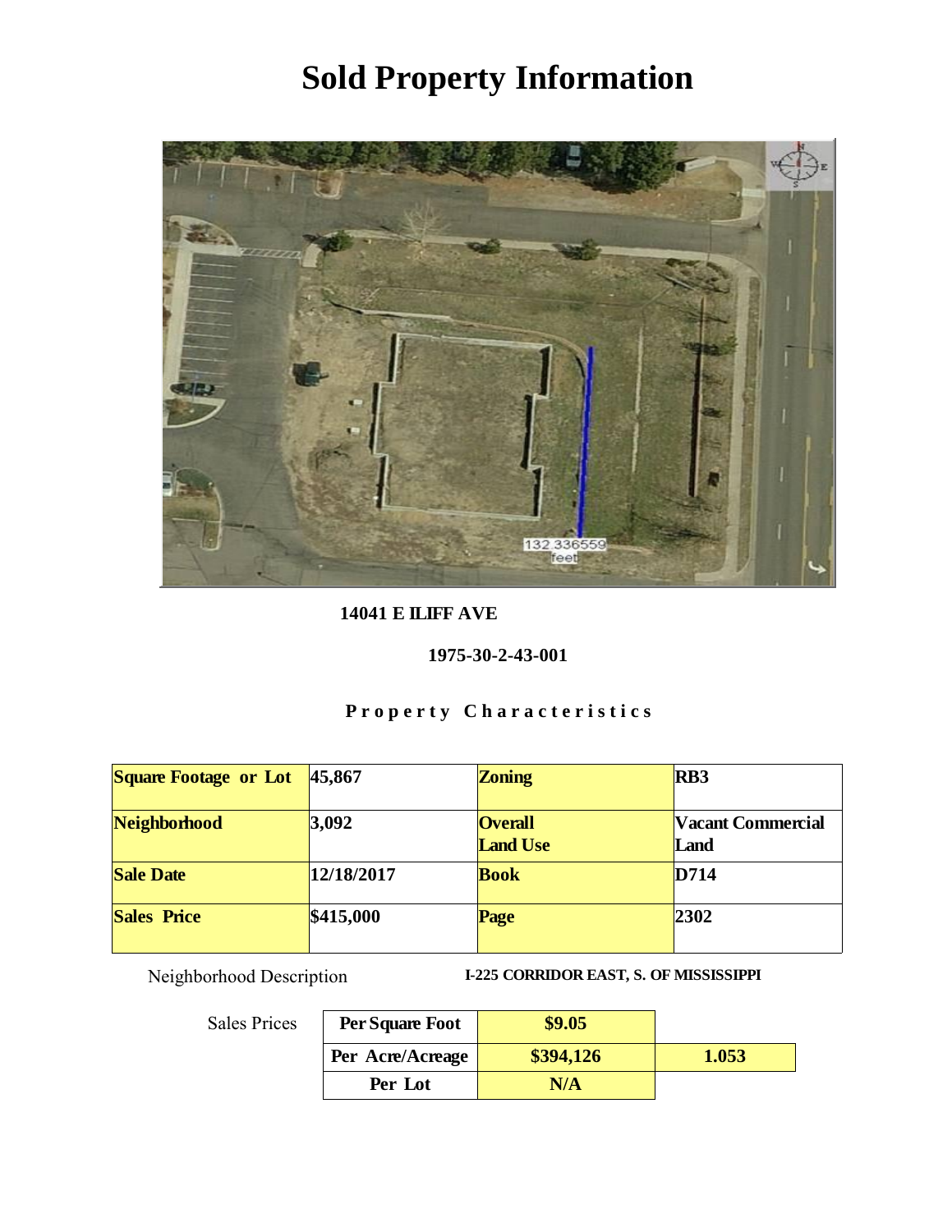

456 CEDAR ST

2059-18-3-27-002

# Property Characteristics

| Square Footage or Lot | 3,005    | Zoning                            |                           |
|-----------------------|----------|-----------------------------------|---------------------------|
| Neighborhood          | 3,679    | <b>Overall</b><br><b>Land Use</b> | Vacant Commercial<br>Land |
| <b>Sale Date</b>      | 4/6/2017 | <b>Book</b>                       | D704                      |
| Sales Price           | \$37,000 | Page                              | $ 0142\rangle$            |

Neighborhood Description DEER TRAIL COMMERCIAL

| .s | Per Square Foot  | \$12.31   |       |
|----|------------------|-----------|-------|
|    | Per Acre/Acreage | \$536,346 | 0.070 |
|    | Per Lot          | N/A       |       |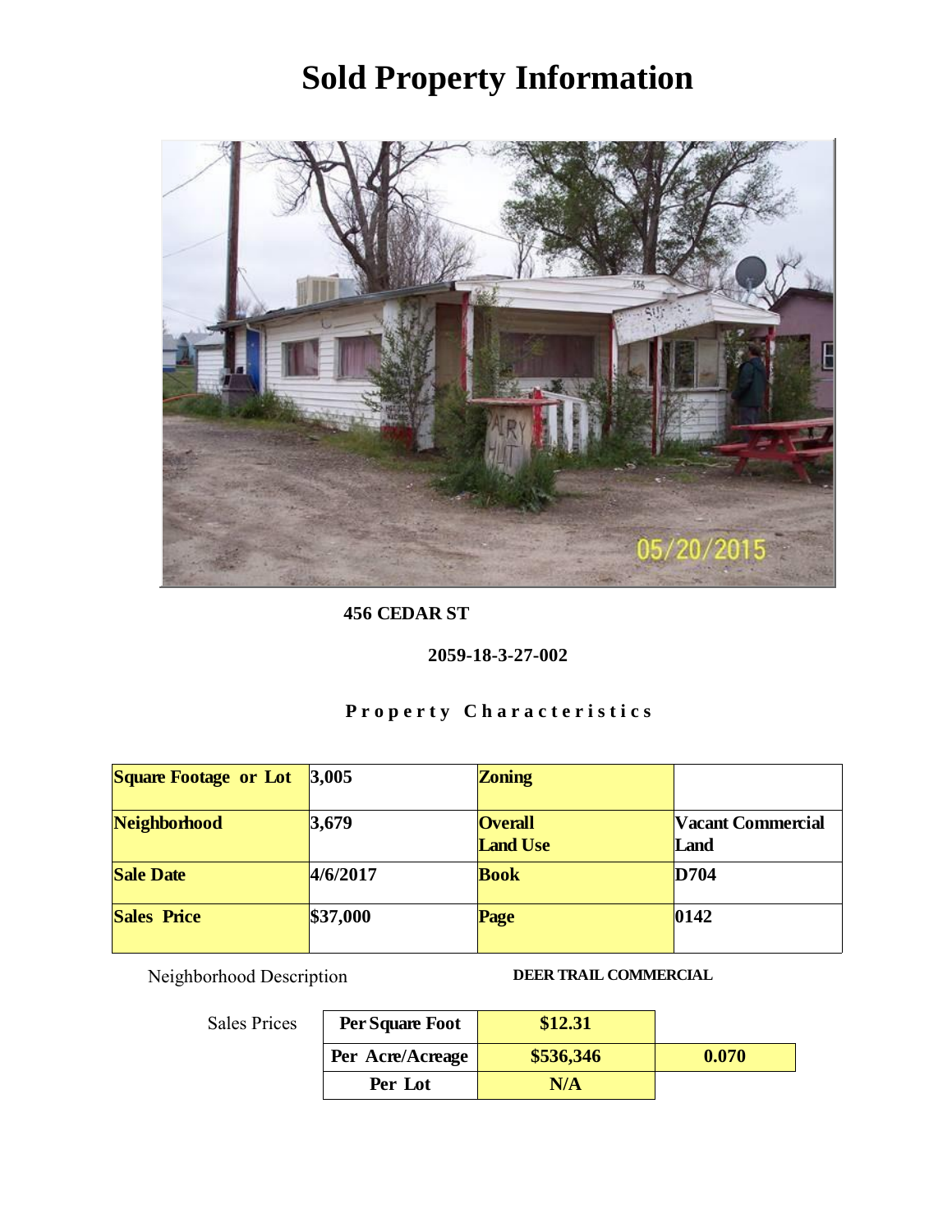### 21507 E QUINCY AVE

#### 2073-02-4-21-003

# Property Characteristics

| Square Footage or Lot | 48,852    | Zoning                            |                           |
|-----------------------|-----------|-----------------------------------|---------------------------|
| Neighborhood          | 3,414     | <b>Overall</b><br><b>Land Use</b> | Vacant Commercial<br>Land |
| <b>Sale Date</b>      | 3/12/2018 | <b>Book</b>                       | D802                      |
| Sales Price           | \$462,500 | Page                              | 4106                      |

Neighborhood Description QUINCY/BUCKLEY RETAIL

| Per Square Foot  | \$9.47    |              |
|------------------|-----------|--------------|
| Per Acre/Acreage | \$412,399 | $\sqrt{217}$ |
| Per Lot          | N/A       |              |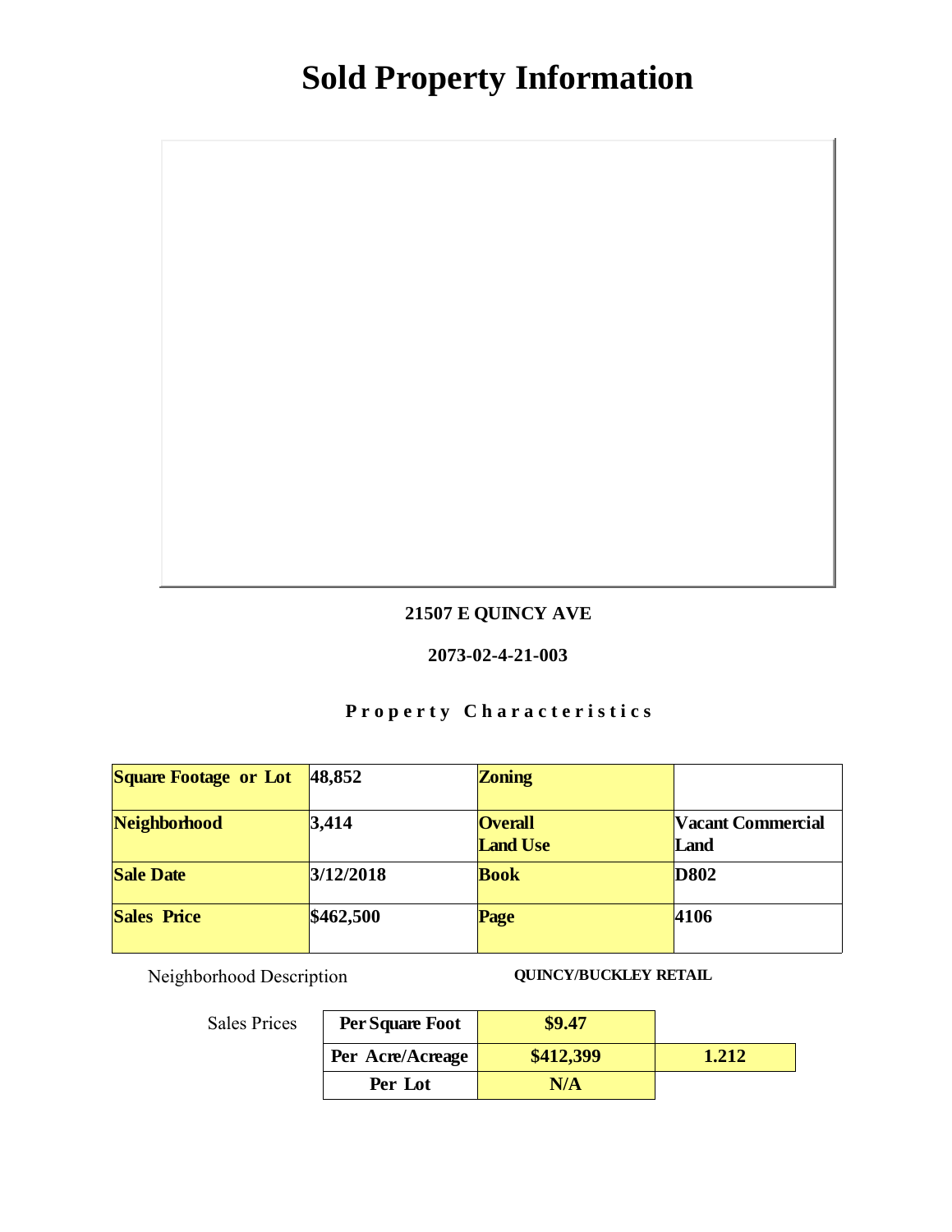

15795 E BRIARWOOD CIR

2073-29-2-09-002

# Property Characteristics

| <b>Square Footage or Lot</b> | 48,009      | Zoning                            | R <sub>B</sub> 3          |
|------------------------------|-------------|-----------------------------------|---------------------------|
| Neighborhood                 | 3,076       | <b>Overall</b><br><b>Land Use</b> | Vacant Commercial<br>Land |
| <b>Sale Date</b>             | 7/28/2016   | <b>Book</b>                       | D <sub>608</sub>          |
| <b>Sales Price</b>           | \$1,000,000 | Page                              | 2569                      |

Neighborhood Description PARKER /ARAPAHOE ROAD

| Per Square Foot  | \$20.83   |       |
|------------------|-----------|-------|
| Per Acre/Acreage | \$907,330 | 1.100 |
| Per Lot          | N/A       |       |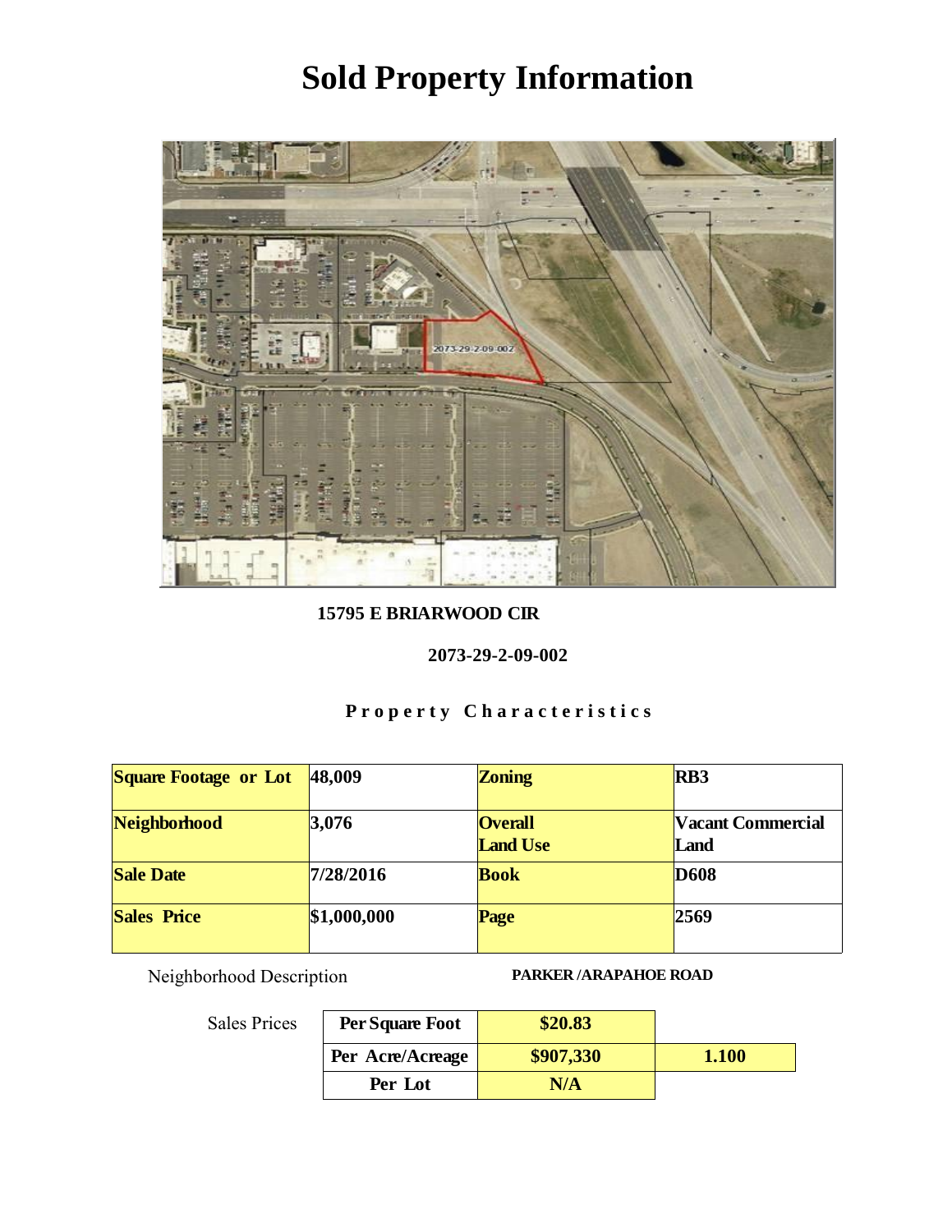

15467 E FREMONT DR

### 2073-29-3-37-002

# Property Characteristics

| Square Footage or Lot | 224,769   | Zoning                            | AMU                       |
|-----------------------|-----------|-----------------------------------|---------------------------|
| Neighborhood          | 3,150     | <b>Overall</b><br><b>Land Use</b> | Vacant Commercial<br>Land |
| <b>Sale Date</b>      | 3/14/2018 | <b>Book</b>                       | D802                      |
| <b>Sales Price</b>    | \$665,000 | Page                              | 4767                      |

Neighborhood Description JORDAN RD. CORRIDOR, S. OF ARAPAHOE

| Per Square Foot  | \$2.96    |       |
|------------------|-----------|-------|
| Per Acre/Acreage | \$128,876 | 5.160 |
| Per Lot          | N/A       |       |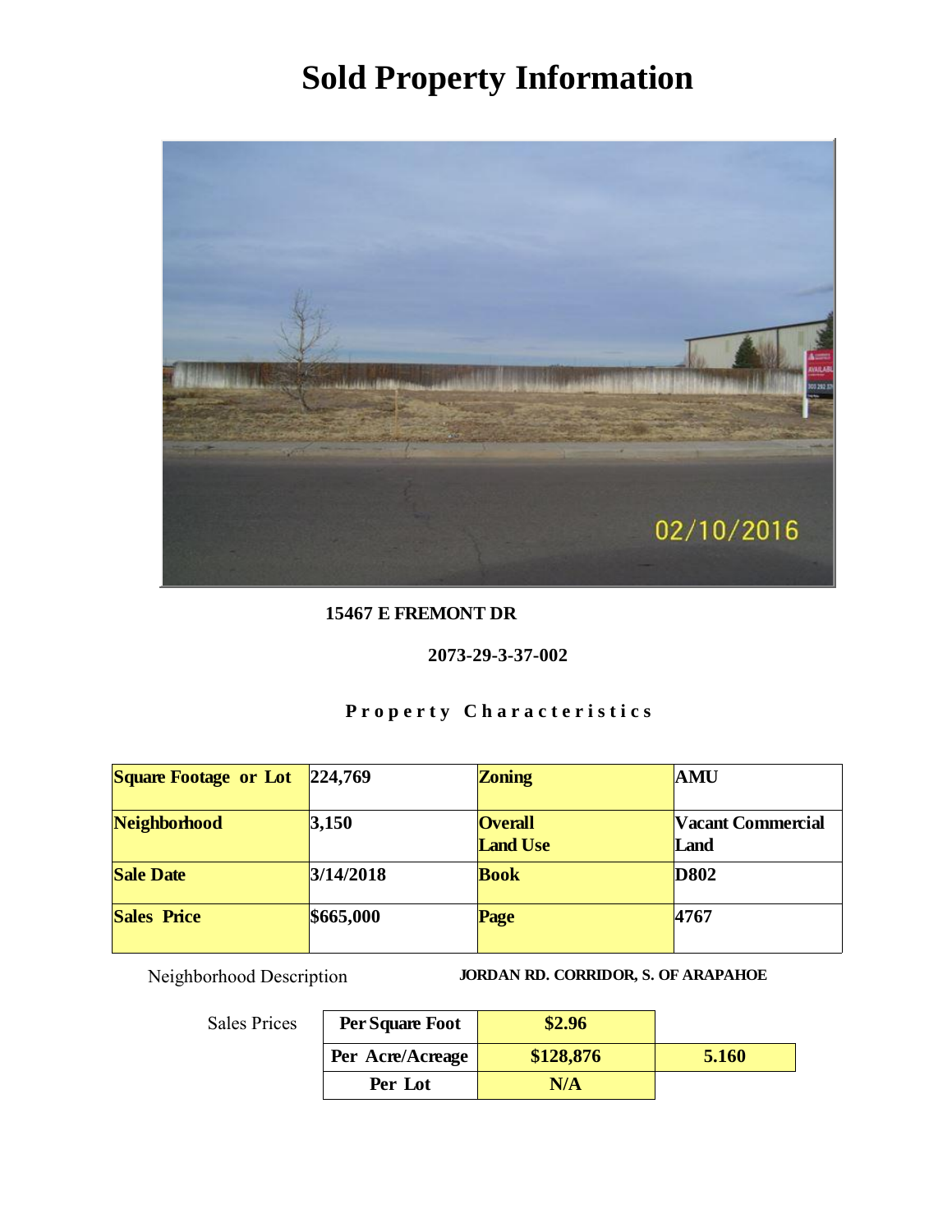

7184 S DILLON CT

### 2073-30-3-08-009

# Property Characteristics

| Square Footage or Lot | 62,322    | Zoning                            | AMU                       |
|-----------------------|-----------|-----------------------------------|---------------------------|
| Neighborhood          | 3,702     | <b>Overall</b><br><b>Land Use</b> | Vacant Commercial<br>Land |
| <b>Sale Date</b>      | 1/19/2018 | <b>Book</b>                       | <b>D</b> 800              |
| Sales Price           | \$240,000 | Page                              | 6671                      |

Neighborhood Description DOVE VALLEY

| Per Square Foot  | \$3.85    |       |
|------------------|-----------|-------|
| Per Acre/Acreage | \$167,748 | 1.431 |
| Per Lot          |           |       |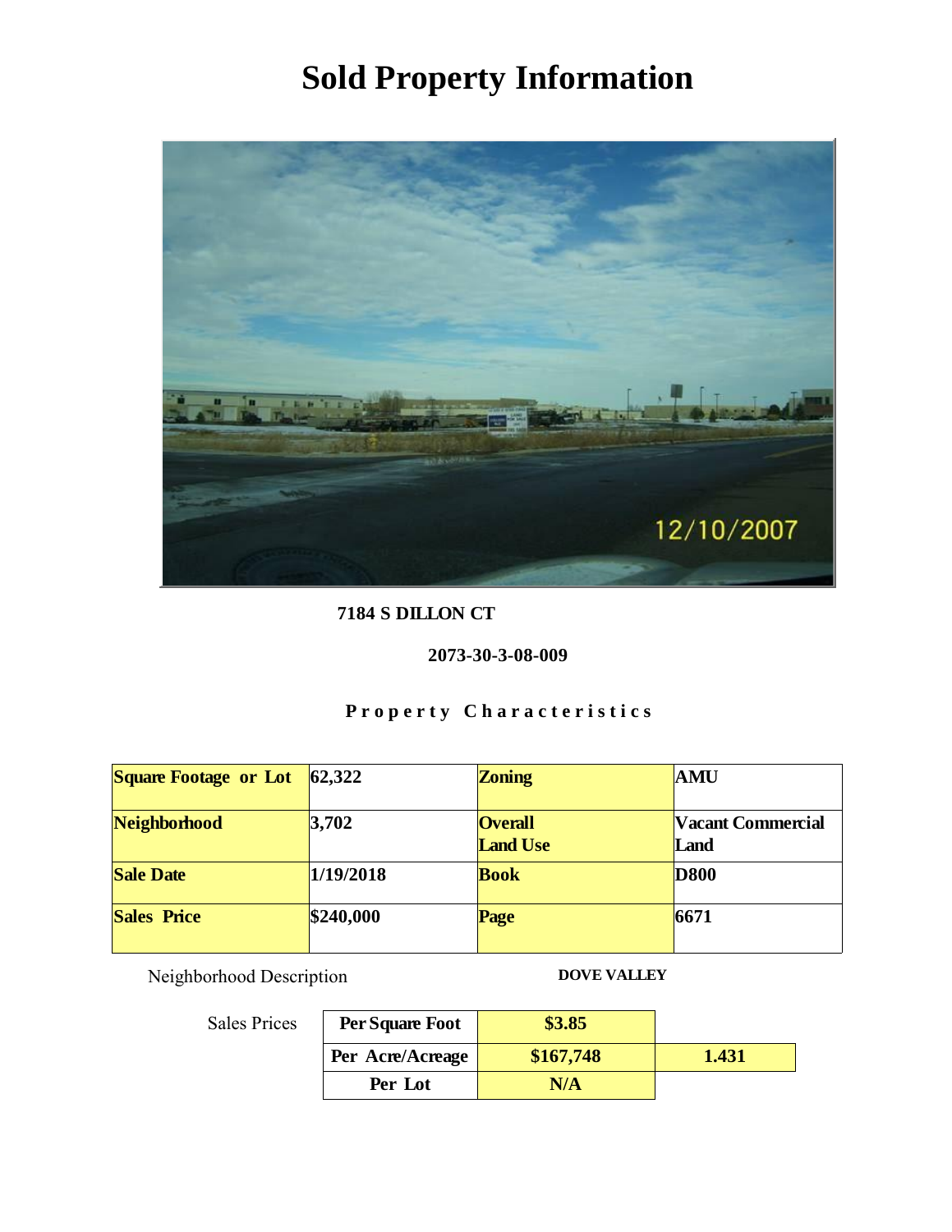

14400 E OTERO AVE

### 2073-31-3-06-005

# Property Characteristics

| <b>Square Footage or Lot</b> | 229,561   | Zoning                            | <b>AMU</b>                |
|------------------------------|-----------|-----------------------------------|---------------------------|
| Neighborhood                 | 3,702     | <b>Overall</b><br><b>Land Use</b> | Vacant Commercial<br>Land |
| <b>Sale Date</b>             | 5/7/2018  | <b>Book</b>                       | D804                      |
| Sales Price                  | \$862,000 | Page                              | 4520                      |

Neighborhood Description DOVE VALLEY

| Per Square Foot  | \$3.75    |       |
|------------------|-----------|-------|
| Per Acre/Acreage | \$163,568 | 5.270 |
| Per Lot          |           |       |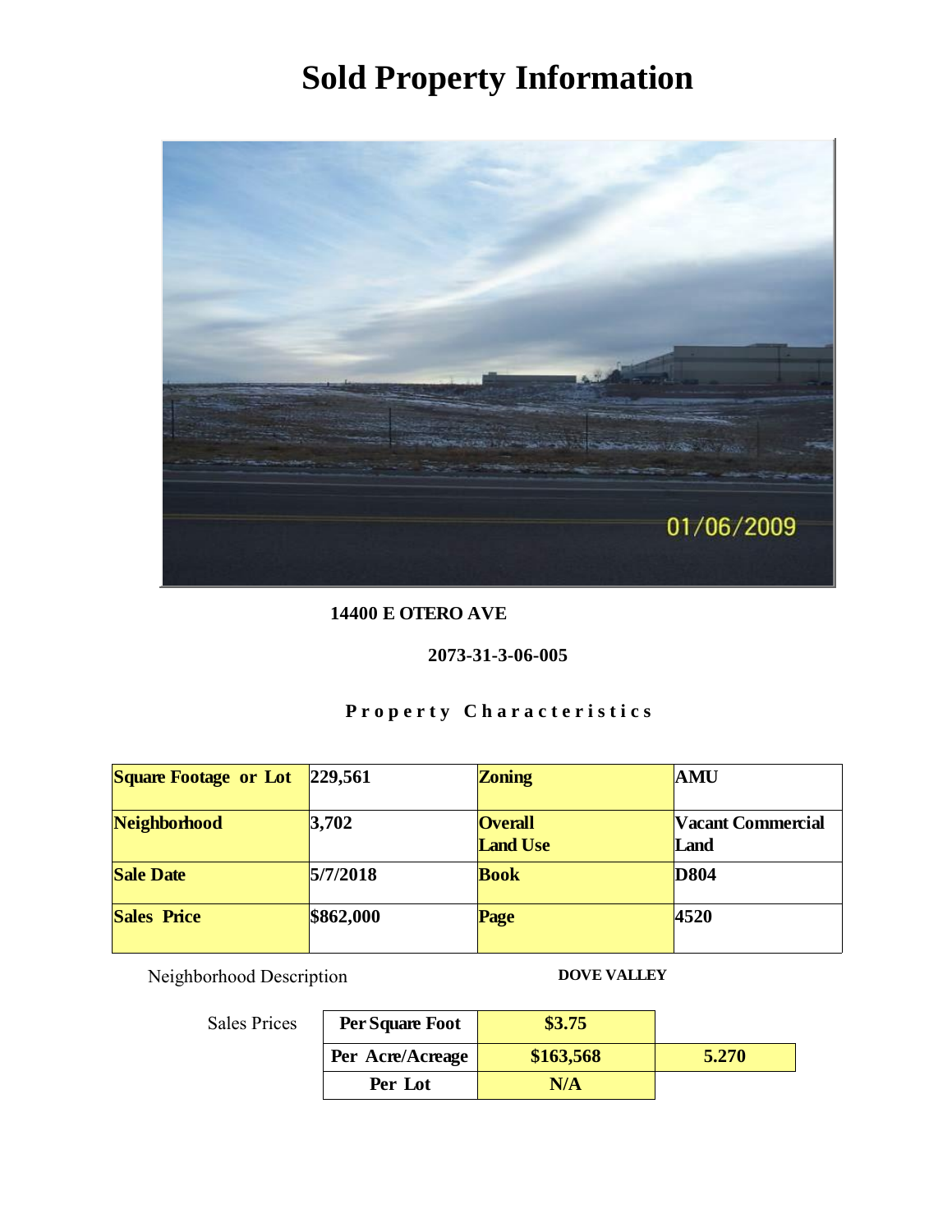

### 2073-32-1-03-002

# Property Characteristics

| <b>Square Footage or Lot</b> | 45,738    | Zoning                            | AMU                       |
|------------------------------|-----------|-----------------------------------|---------------------------|
| Neighborhood                 | 3,702     | <b>Overall</b><br><b>Land Use</b> | Vacant Commercial<br>Land |
| <b>Sale Date</b>             | 6/7/2017  | <b>Book</b>                       | D706                      |
| <b>Sales Price</b>           | \$285,000 | Page                              | 4510                      |

Neighborhood Description DOVE VALLEY

| Per Square Foot  | \$6.23    |       |
|------------------|-----------|-------|
| Per Acre/Acreage | \$271,429 | 1.050 |
| Per Lot          | N/A       |       |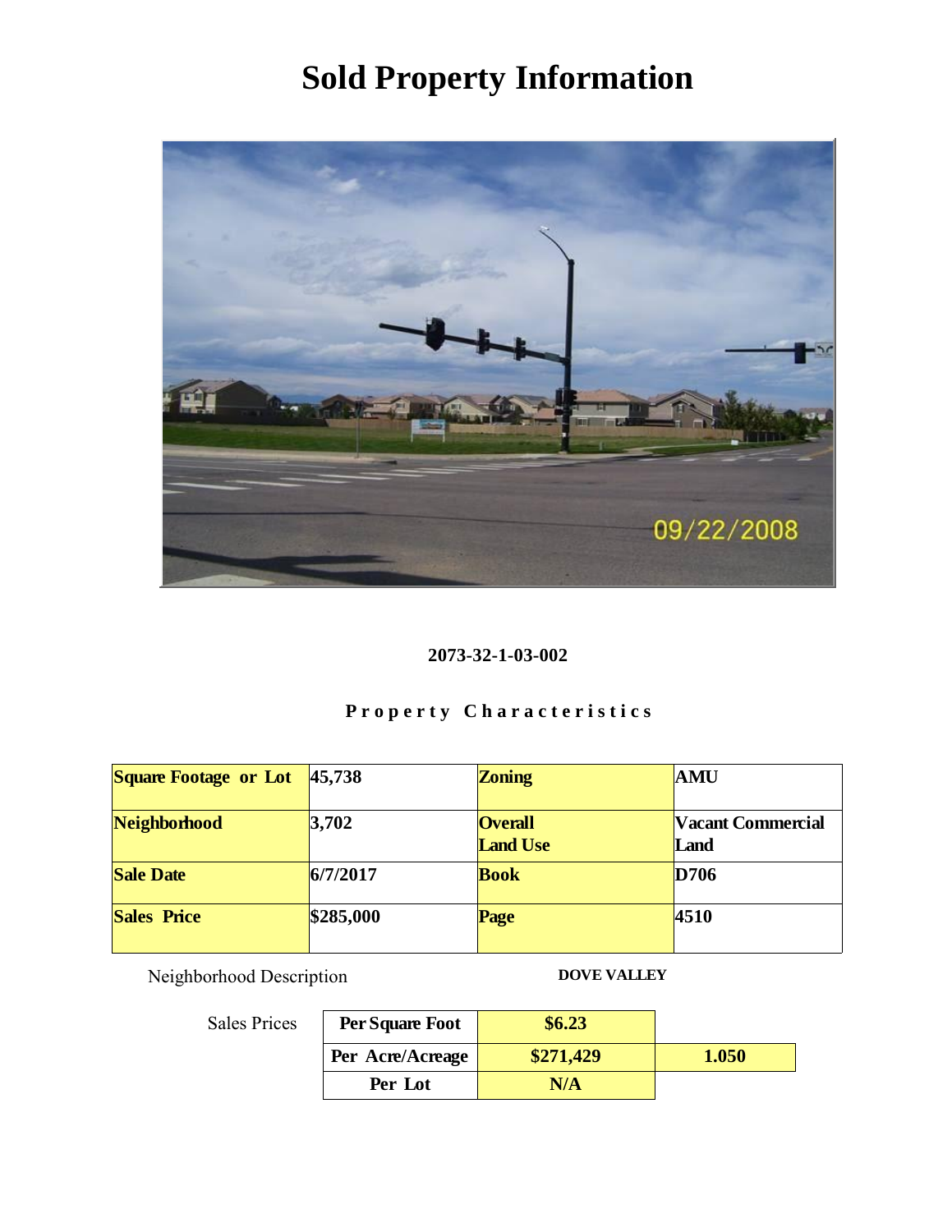

15570 E BRONCOS PKY

2073-32-2-27-002

# Property Characteristics

| <b>Square Footage or Lot</b> | 60,500    | Zoning                            |                           |
|------------------------------|-----------|-----------------------------------|---------------------------|
| Neighborhood                 | 3,702     | <b>Overall</b><br><b>Land Use</b> | Vacant Commercial<br>Land |
| <b>Sale Date</b>             | 8/31/2017 | <b>Book</b>                       | D710                      |
| <b>Sales Price</b>           | \$550,000 | Page                              | 0163                      |

Neighborhood Description DOVE VALLEY

| Per Square Foot  | \$9.09    |       |
|------------------|-----------|-------|
| Per Acre/Acreage | \$396,000 | 1.389 |
| Per Lot          | N/A       |       |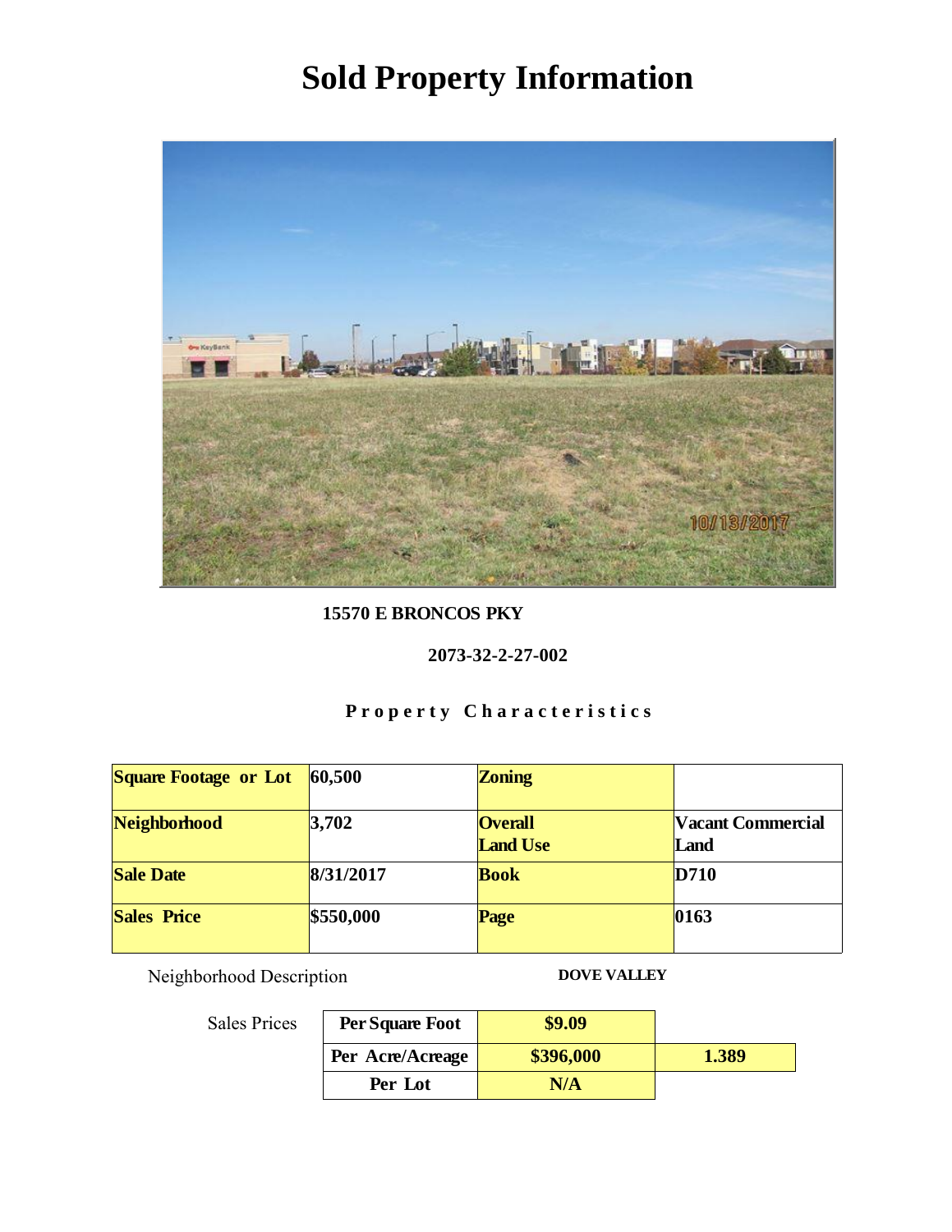### 11837 EAST ARAPAHOE RD

#### 2075-23-4-41-001

# Property Characteristics

| Square Footage or Lot | 52,063    | Zoning                            | $C-1$                     |
|-----------------------|-----------|-----------------------------------|---------------------------|
| Neighborhood          | 3,634     | <b>Overall</b><br><b>Land Use</b> | Vacant Commercial<br>Land |
| <b>Sale Date</b>      | 3/27/2018 | <b>Book</b>                       | D803                      |
| Sales Price           | \$655,000 | Page                              | 1133                      |

Neighborhood Description ARAPAHOE RD. RETAIL, E. OF I-25

| Per Square Foot  | \$12.58   |       |
|------------------|-----------|-------|
| Per Acre/Acreage | \$548,025 | 1.195 |
| Per Lot          | N/A       |       |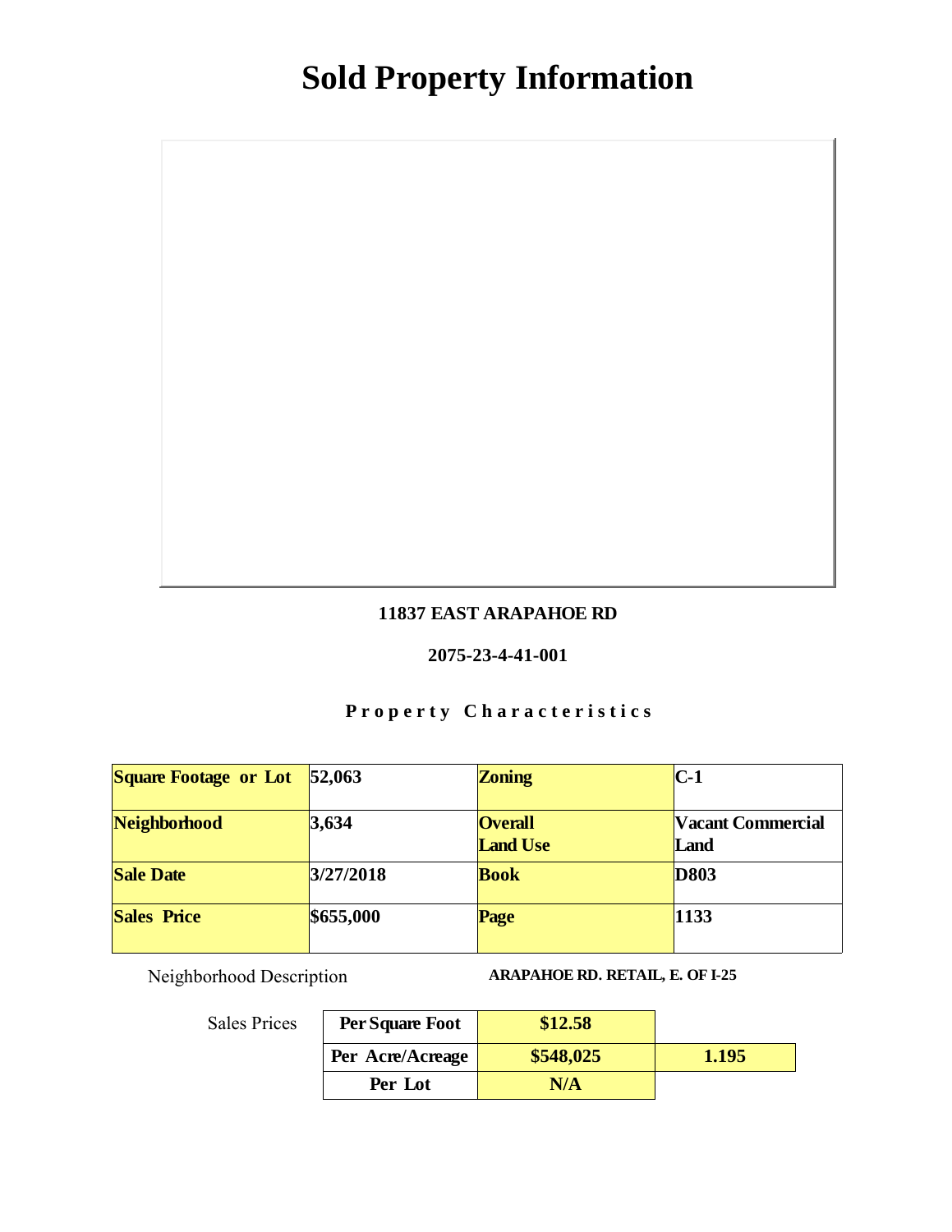### 6337 S REVERE PKY

#### 2075-24-3-22-002

# Property Characteristics

| <b>Square Footage or Lot</b> | 70,692    | Zoning                            | AMU                       |
|------------------------------|-----------|-----------------------------------|---------------------------|
| Neighborhood                 | 3,228     | <b>Overall</b><br><b>Land Use</b> | Vacant Commercial<br>Land |
| Sale Date                    | 6/1/2017  | <b>Book</b>                       | D706                      |
| Sales Price                  | \$175,000 | Page                              | 3585                      |

Neighborhood Description SOUTHFIELD OFFICE PARK

| Per Square Foot  | \$2.48    |       |
|------------------|-----------|-------|
| Per Acre/Acreage | \$107,834 | 1.623 |
| Per Lot          | N/A       |       |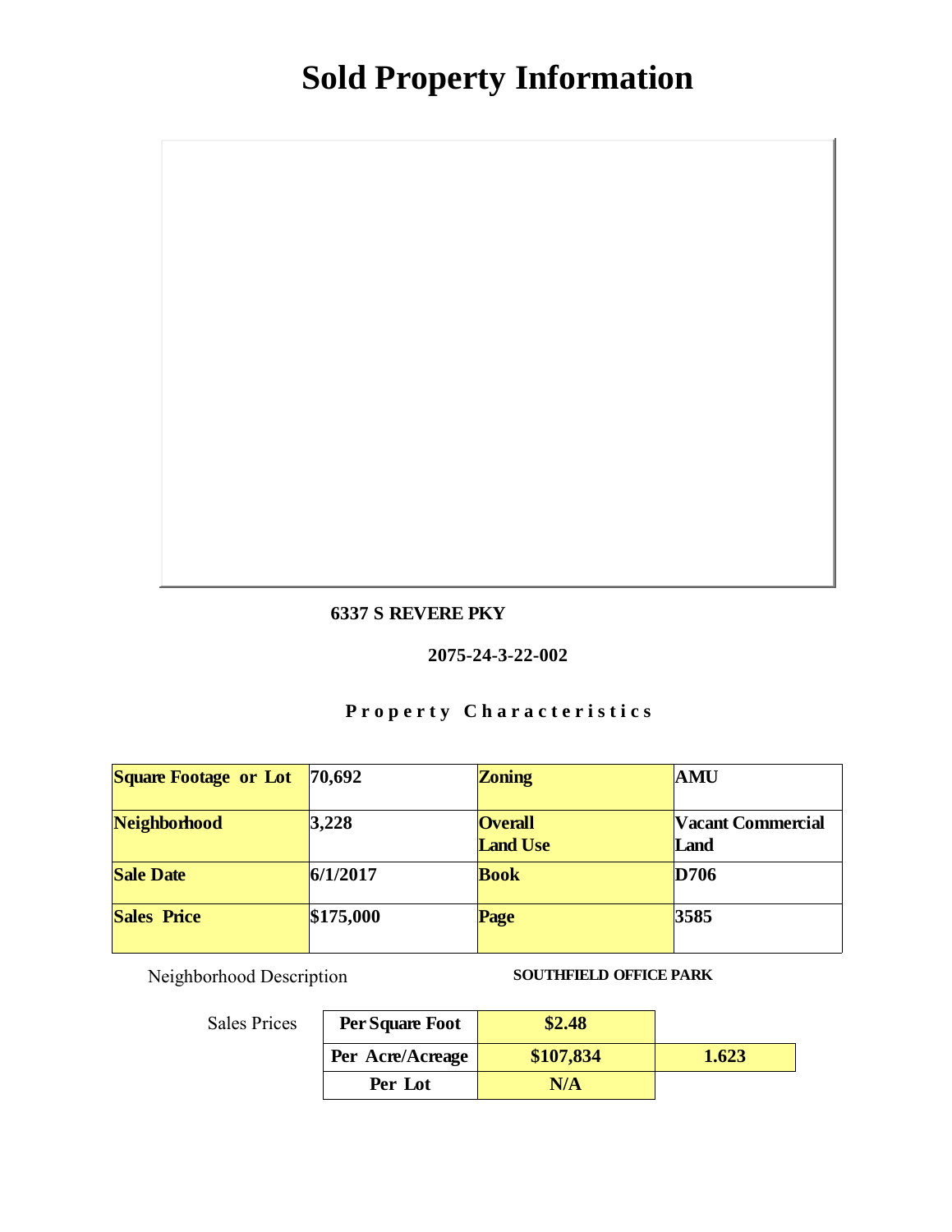#### 6435 S RACINE CIR

#### 2075-24-3-30-001

# Property Characteristics

| Square Footage or Lot | 129,630   | Zoning                            | AMU                       |
|-----------------------|-----------|-----------------------------------|---------------------------|
| Neighborhood          | 3,228     | <b>Overall</b><br><b>Land Use</b> | Vacant Commercial<br>Land |
| <b>Sale Date</b>      | 4/30/2018 | <b>Book</b>                       | D804                      |
| <b>Sales Price</b>    | \$543,125 | Page                              | 2161                      |

Neighborhood Description SOUTHFIELD OFFICE PARK

| Per Square Foot  | \$4.19    |       |
|------------------|-----------|-------|
| Per Acre/Acreage | \$182,508 | 2.990 |
| Per Lot          | N/A       |       |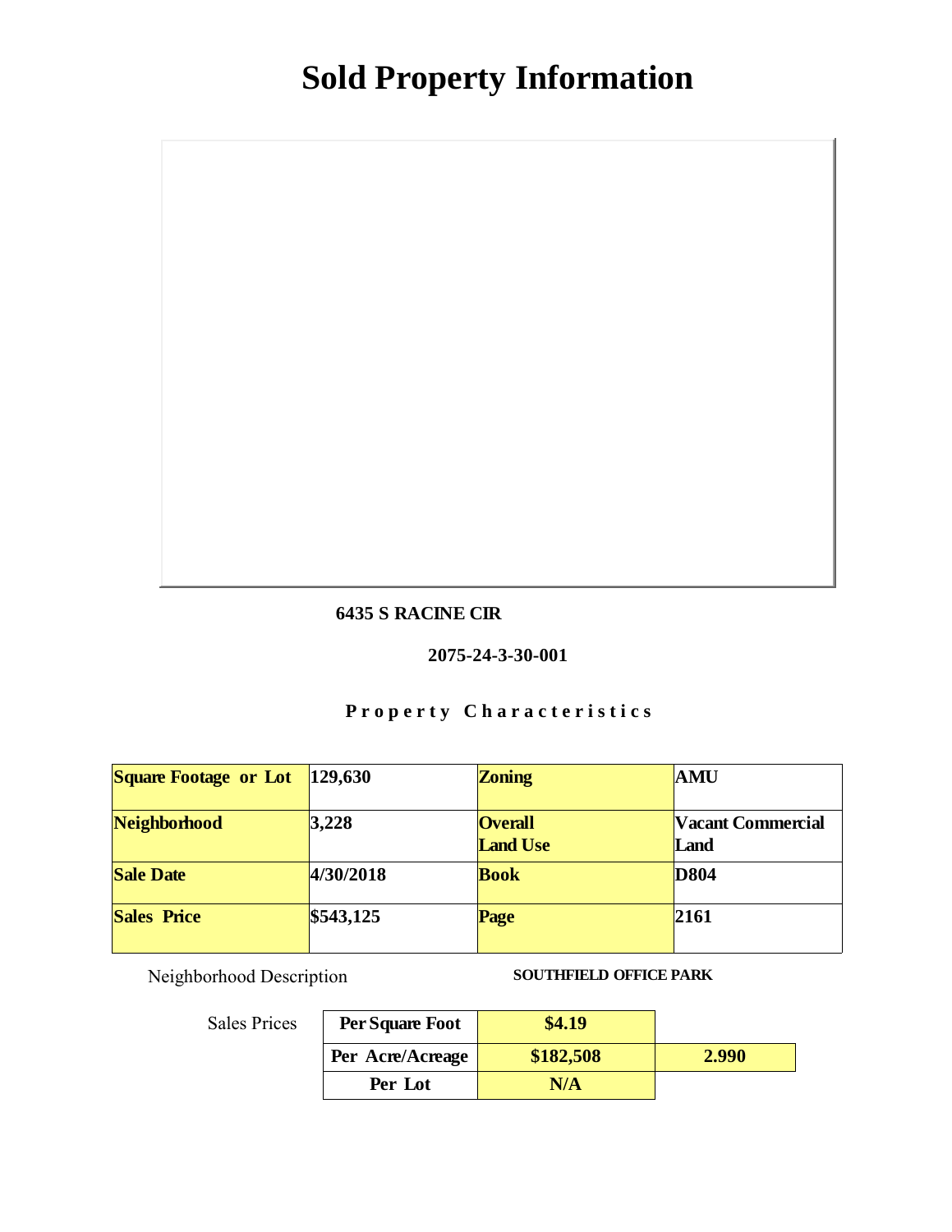### 6560 S PEORIA ST

#### 2075-24-3-31-008

# Property Characteristics

| Square Footage or Lot | 95,828    | Zoning                            | AMU                       |
|-----------------------|-----------|-----------------------------------|---------------------------|
| Neighborhood          | 3,228     | <b>Overall</b><br><b>Land Use</b> | Vacant Commercial<br>Land |
| <b>Sale Date</b>      | 2/15/2018 | <b>Book</b>                       | D801                      |
| Sales Price           | \$320,000 | Page                              | 5692                      |

Neighborhood Description SOUTHFIELD OFFICE PARK

| Per Square Foot  | \$3.34    |       |
|------------------|-----------|-------|
| Per Acre/Acreage | \$145,461 | 2.200 |
| Per Lot          | N/A       |       |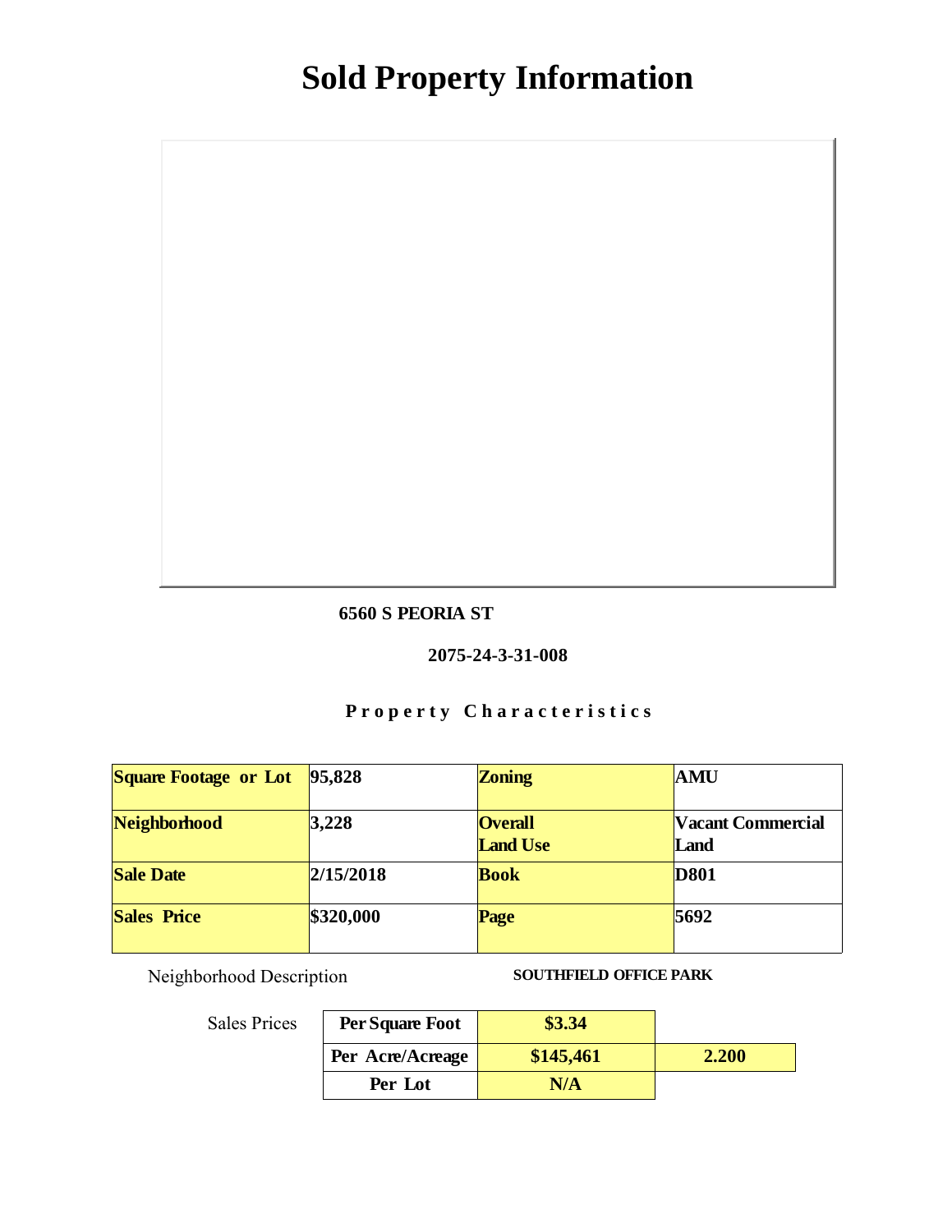### 6620 SOUTH POTOMAC ST

#### 2075-24-4-39-001

# Property Characteristics

| Square Footage or Lot | 128,564     | Zoning                            |                           |
|-----------------------|-------------|-----------------------------------|---------------------------|
| Neighborhood          | 3,634       | <b>Overall</b><br><b>Land Use</b> | Vacant Commercial<br>Land |
| Sale Date             | 6/7/2018    | <b>Book</b>                       | D805                      |
| Sales Price           | \$1,450,000 | Page                              | 5747                      |

Neighborhood Description ARAPAHOE RD. RETAIL, E. OF I-25

| Per Square Foot  | \$11.28   |       |
|------------------|-----------|-------|
| Per Acre/Acreage | \$491,288 | 2.950 |
| Per Lot          | N/A       |       |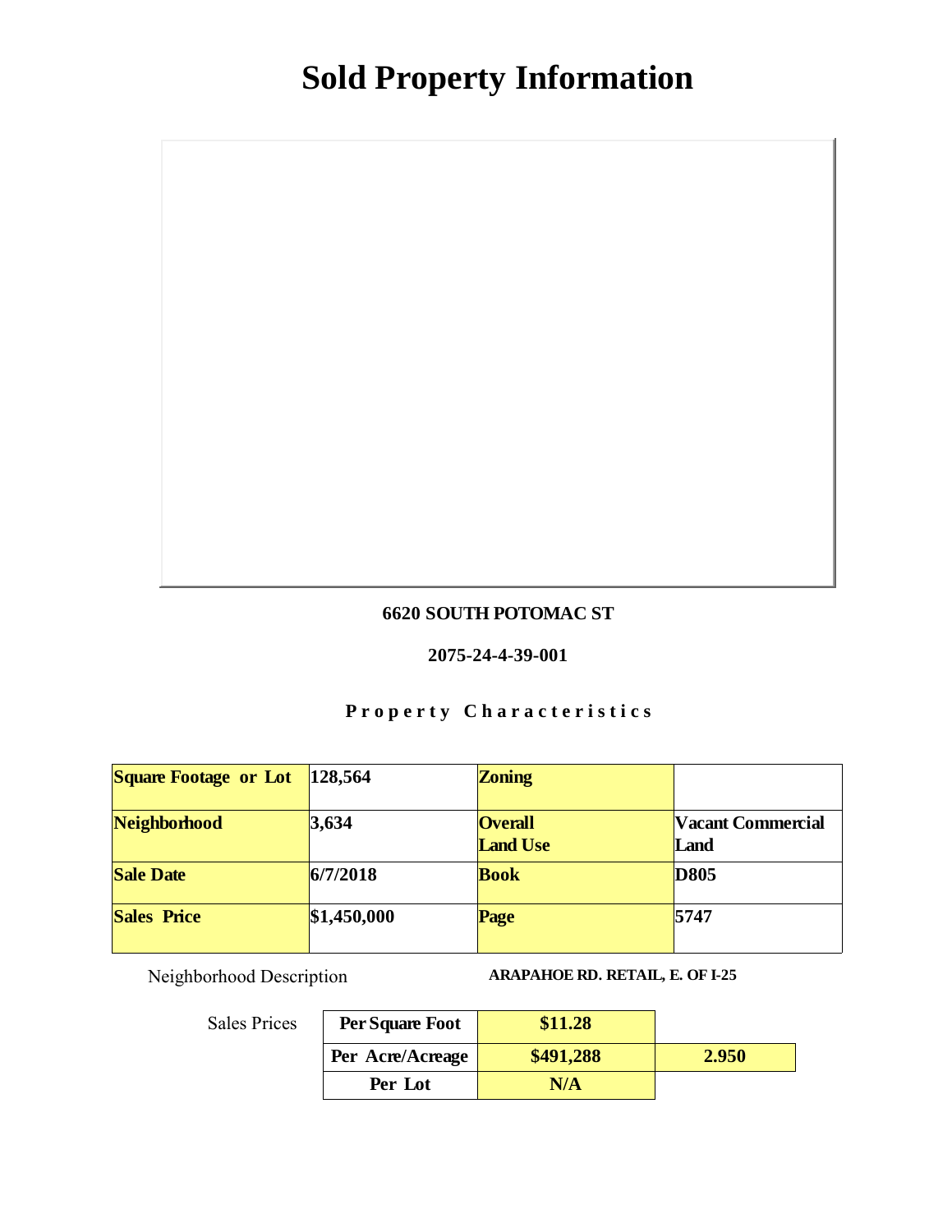### 7165 S TUCSON WAY

#### 2075-25-4-13-001

# Property Characteristics

| Square Footage or Lot | 210,830   | Zoning                            | <b>AMU</b>                |
|-----------------------|-----------|-----------------------------------|---------------------------|
| Neighborhood          | 3,702     | <b>Overall</b><br><b>Land Use</b> | Vacant Commercial<br>Land |
| <b>Sale Date</b>      | 12/2/2016 | <b>Book</b>                       | D613                      |
| <b>Sales Price</b>    | \$600,000 | Page                              | 9273                      |

Neighborhood Description DOVE VALLEY

Sales Prices

### Per Square Foot \$2.85 Per Acre/Acreage \$123,967 Per Lot N/A 4.840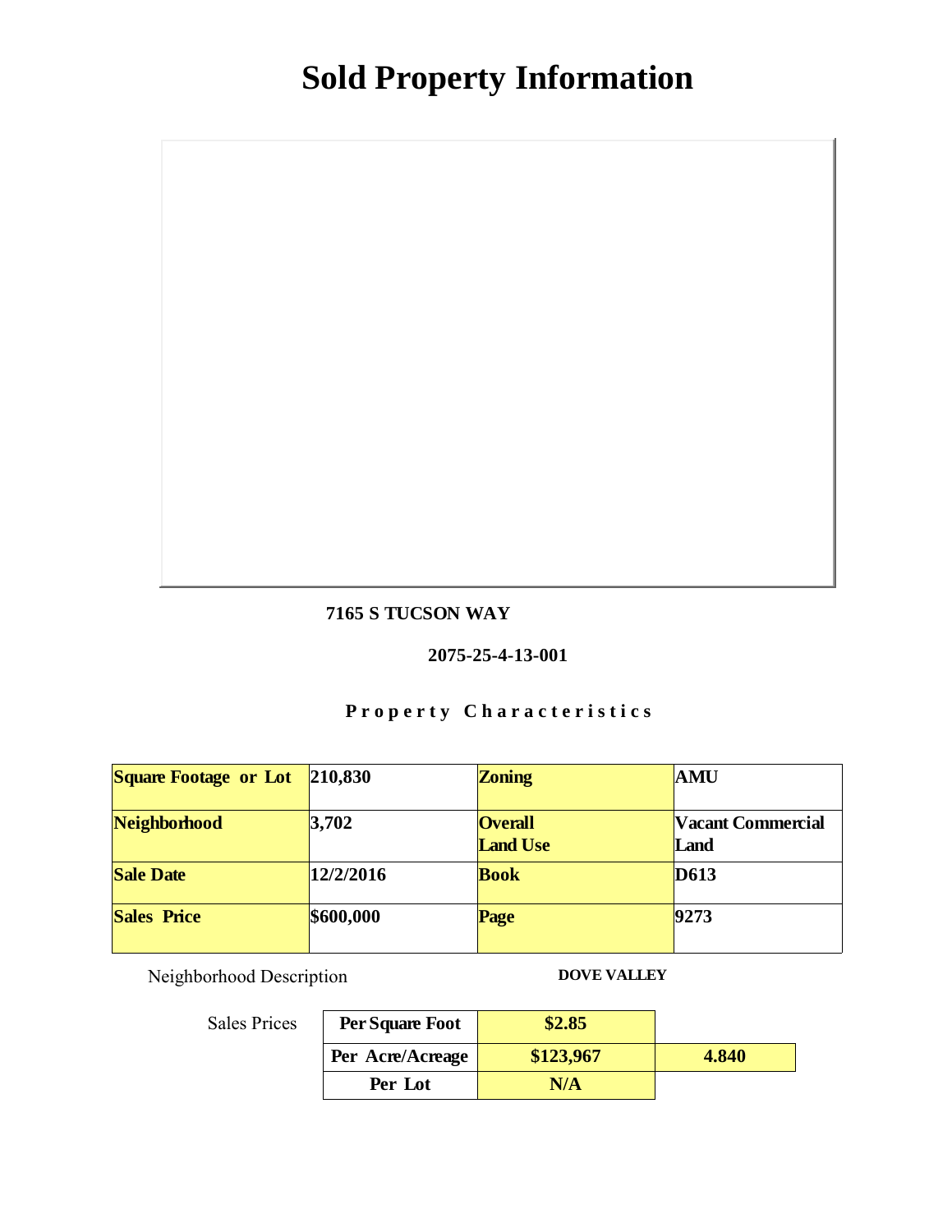

# Property Characteristics

| <b>Square Footage or Lot</b> | 121,877   | Zoning                            |                           |
|------------------------------|-----------|-----------------------------------|---------------------------|
| Neighborhood                 | 3,231     | <b>Overall</b><br><b>Land Use</b> | Vacant Commercial<br>Land |
| Sale Date                    | 6/30/2017 | <b>Book</b>                       | D707                      |
| Sales Price                  | \$463,133 | Page                              | 6533                      |

Neighborhood Description POINTE SOUTH, RAMPART BUSINESS CENTER

| Per Square Foot  | \$3.80    |       |
|------------------|-----------|-------|
| Per Acre/Acreage | \$165,528 | 2.798 |
| Per Lot          | N/A       |       |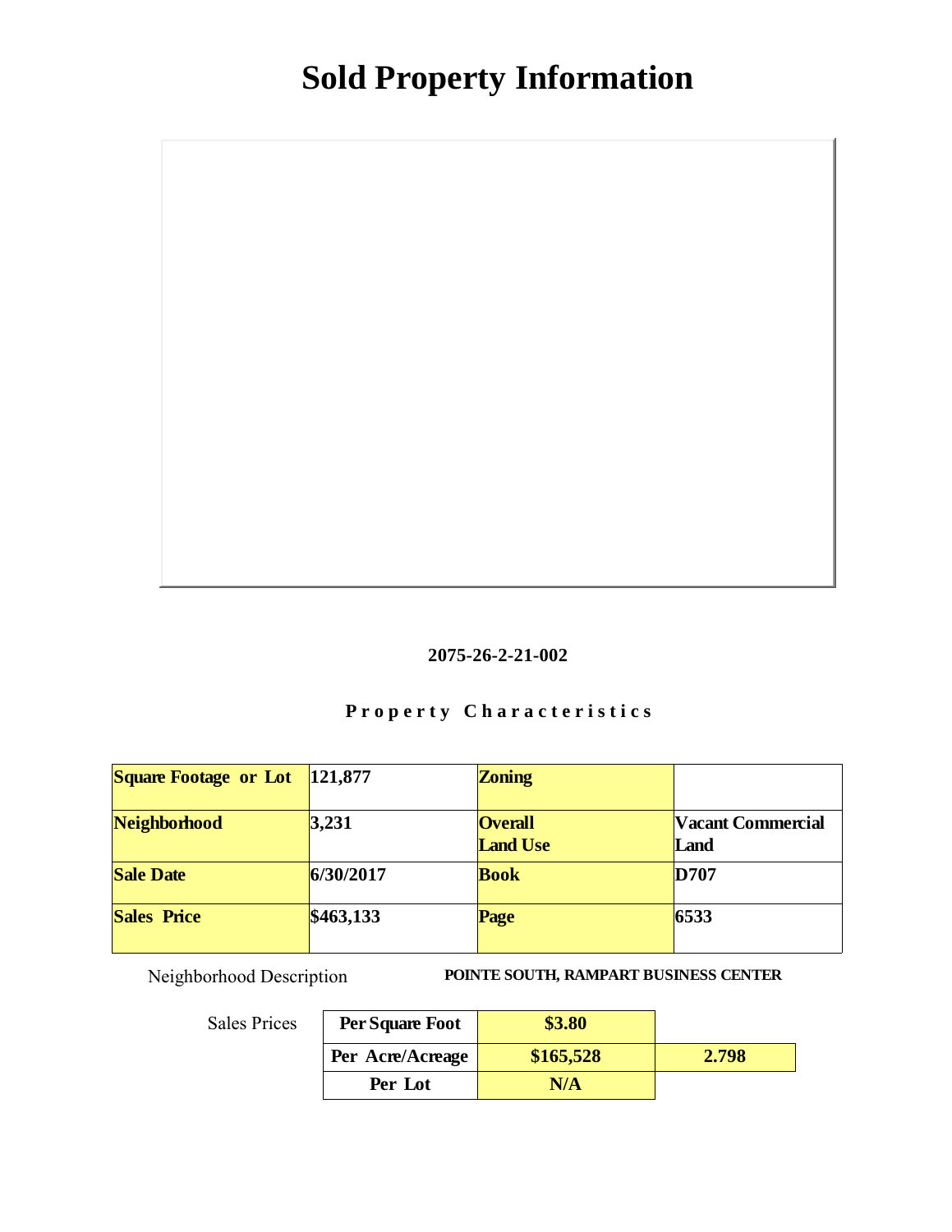### 3521 S CHEROKEE ST

#### 2077-03-2-03-011

# Property Characteristics

| Square Footage or Lot | 3,562    | Zoning                            | EB <sub>2</sub>           |
|-----------------------|----------|-----------------------------------|---------------------------|
| Neighborhood          | 3,586    | <b>Overall</b><br><b>Land Use</b> | Vacant Commercial<br>Land |
| <b>Sale Date</b>      | 6/9/2017 | <b>Book</b>                       | D706                      |
| Sales Price           | \$65,000 | Page                              | 5168                      |

Neighborhood Description OFF BROADWAY, N. OF BELLEVIEW

| Per Square Foot  | \$18.25   |       |
|------------------|-----------|-------|
| Per Acre/Acreage | \$794,891 | 0.082 |
| Per Lot          | N/A       |       |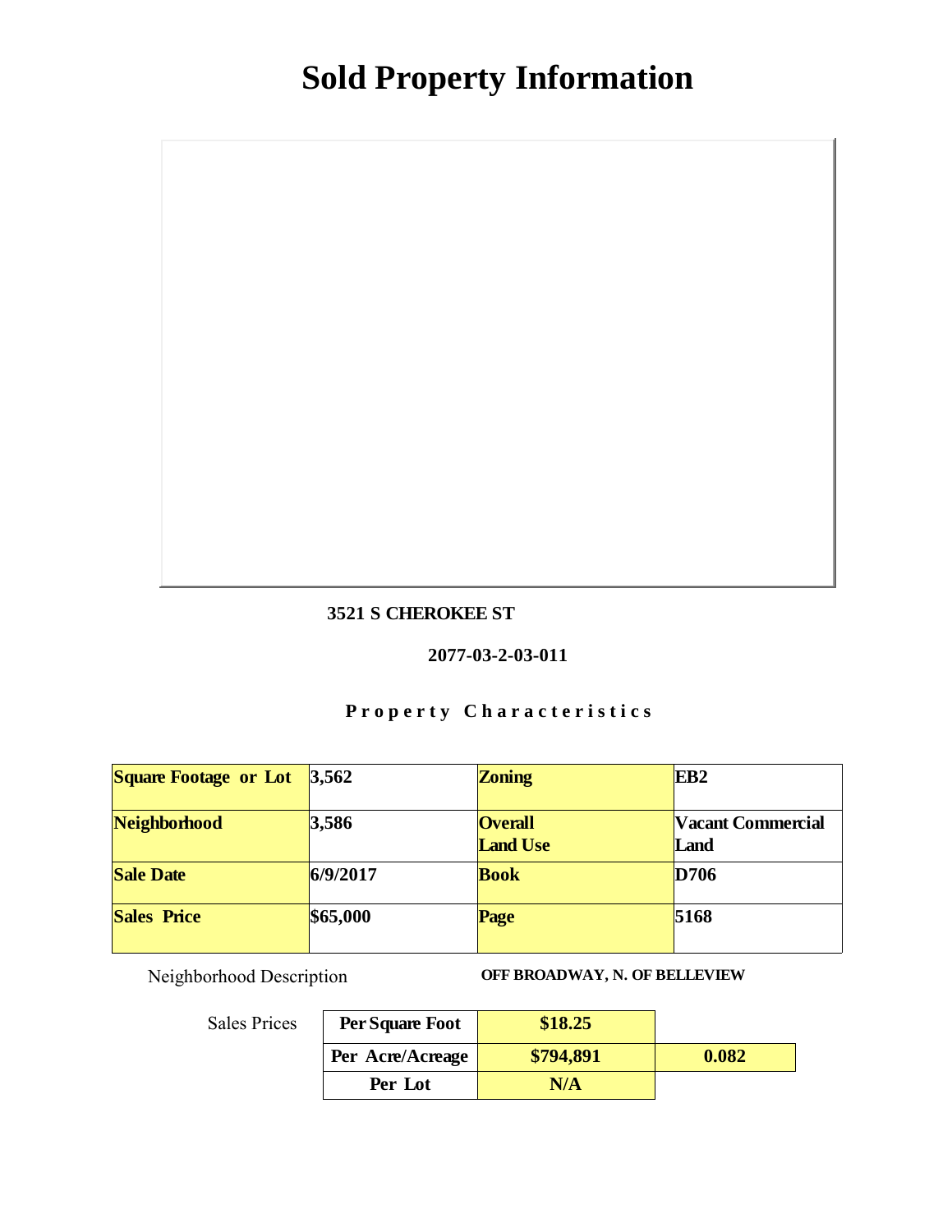

### 2077-33-1-18-001

# Property Characteristics

| Square Footage or Lot | 186,925     | Zoning                            | LPD-C                     |
|-----------------------|-------------|-----------------------------------|---------------------------|
| Neighborhood          | 3,277       | <b>Overall</b><br><b>Land Use</b> | Vacant Commercial<br>Land |
| <b>Sale Date</b>      | 10/5/2017   | <b>Book</b>                       | D711                      |
| <b>Sales Price</b>    | \$1,870,575 | Page                              | 3927                      |

Neighborhood Description W. MINERAL AVE., SOUTHPARK

| .s | Per Square Foot  | \$10.01   |       |
|----|------------------|-----------|-------|
|    | Per Acre/Acreage | \$435,909 | 4.290 |
|    | Per Lot          | N/A       |       |